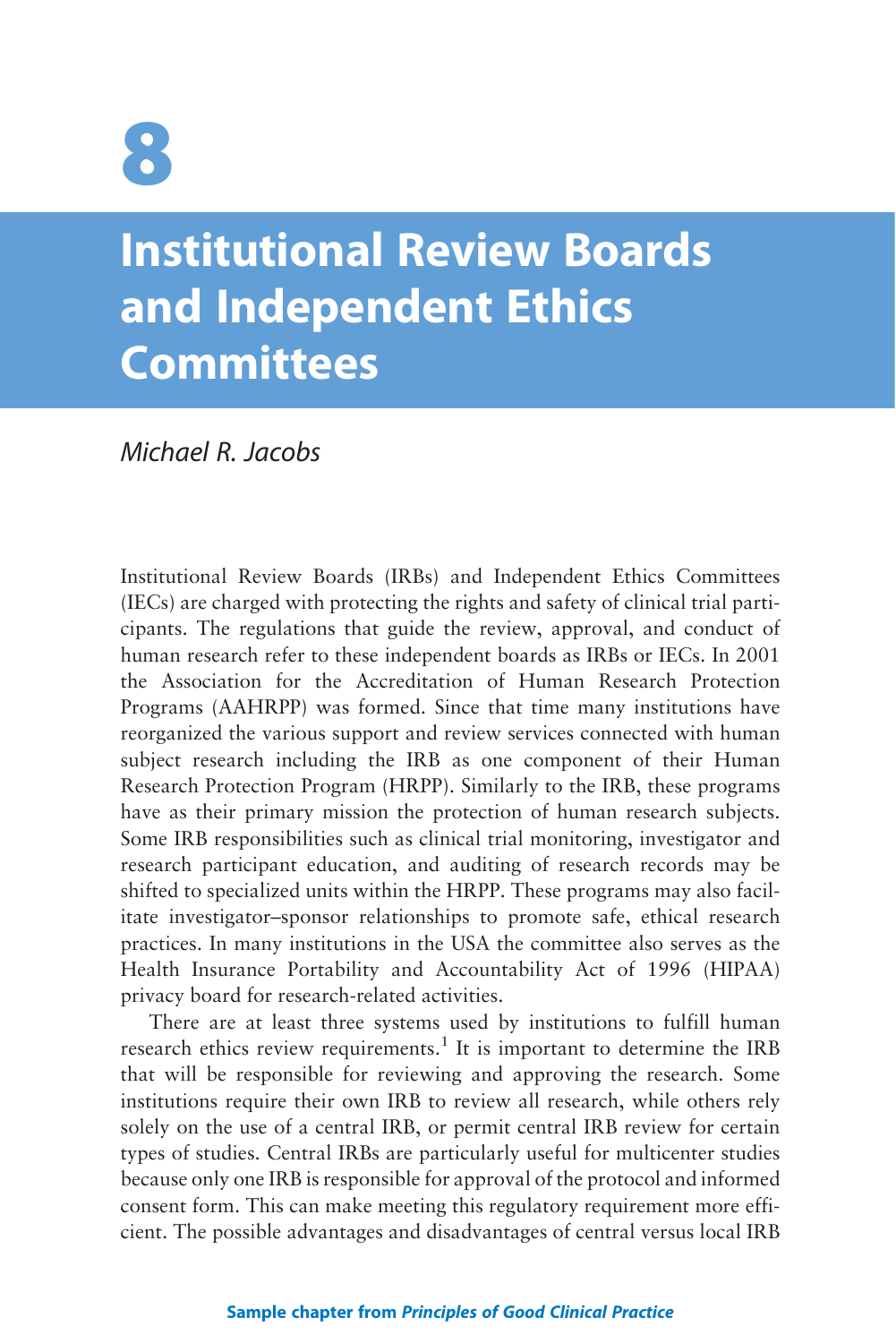[review](#page-24-0) [have](#page-24-0) [been](#page-24-0) [well](#page-24-0) [described](#page-24-0) [by](#page-24-0) [Fitzgerald](#page-24-0) [and](#page-24-0) Phillips.<sup>1</sup> [A potential](#page-24-0) [concern when using a central IRB surrounds the ability of that committee](#page-24-0) [to understand relevant local issues. Local issues typically relate to the capa](#page-24-0)[bilities of the Principal Investigator \(PI\) to carry out the research, the ade](#page-24-0)[quacy of institutional resources to safely perform the research, and any](#page-24-0) [considerations that should be given to potential study participants such as](#page-24-0) [cultural or economic factors. In the European Community where a national](#page-24-0) [health agency can attest to the capabilities of the clinician and institutional](#page-24-0) [resources, some argue that there are no local issues related to whether the](#page-24-0) [research](#page-24-0) [is](#page-24-0) [ethical](#page-24-0) [or](#page-24-0) [not.](#page-24-0)<sup>2</sup> [The premise is, in theory, true; yet it is founded on](#page-24-0) [the assumption that all good clinicians will be good researchers. Considering](#page-24-0) [the current regulatory mandates, it is unlikely that the requirement for review](#page-24-0) [and approval of research by local IRBs will be abandoned in the near future.](#page-24-0) [Given this, sponsors and investigators should make certain which IRB review](#page-24-0) [process applies to their study.](#page-24-0)

## Composition, procedures, and function

## **Composition**

The IRB must consist of at least five members reflecting diversity of scientific and non-scientific backgrounds and professional specialties and also cultural interests, include both sexes, and have at least one member who is not affiliated with the institution directly or through a family member (usually referred to as the community member). While the minimum number of members is set at five, most IRBs will consist of slightly more to accommodate additional expertise and to assure that a quorum can be convened to conduct the meeting. A factor that drives committee composition is the nature of research that is reviewed. Through regulations, the International Conference on Harmonisation (ICH), the Department of Health and Human Services (DHHS), and the Food and Drug Administration (FDA) require that IRBs consist of members who collectively have sufficient expertise to evaluate the quality of the science, medical aspects of the proposed research, and the ethics of conducting a study. The net effect of this regulation is to require that at least one member of the committee be a physician, since there is no other way to obtain the expertise required to evaluate the study's medical aspects. IRBs are permitted to use an alternate member system, where the alternate member may attend if the primary member is not available. Also, the IRB may invite outside consultants if necessary to provide insight into scientific or ethical issues that are beyond the expertise of the convened committee. While consultants can assist in the review of a protocol, they cannot participate in the voting for approval of the research.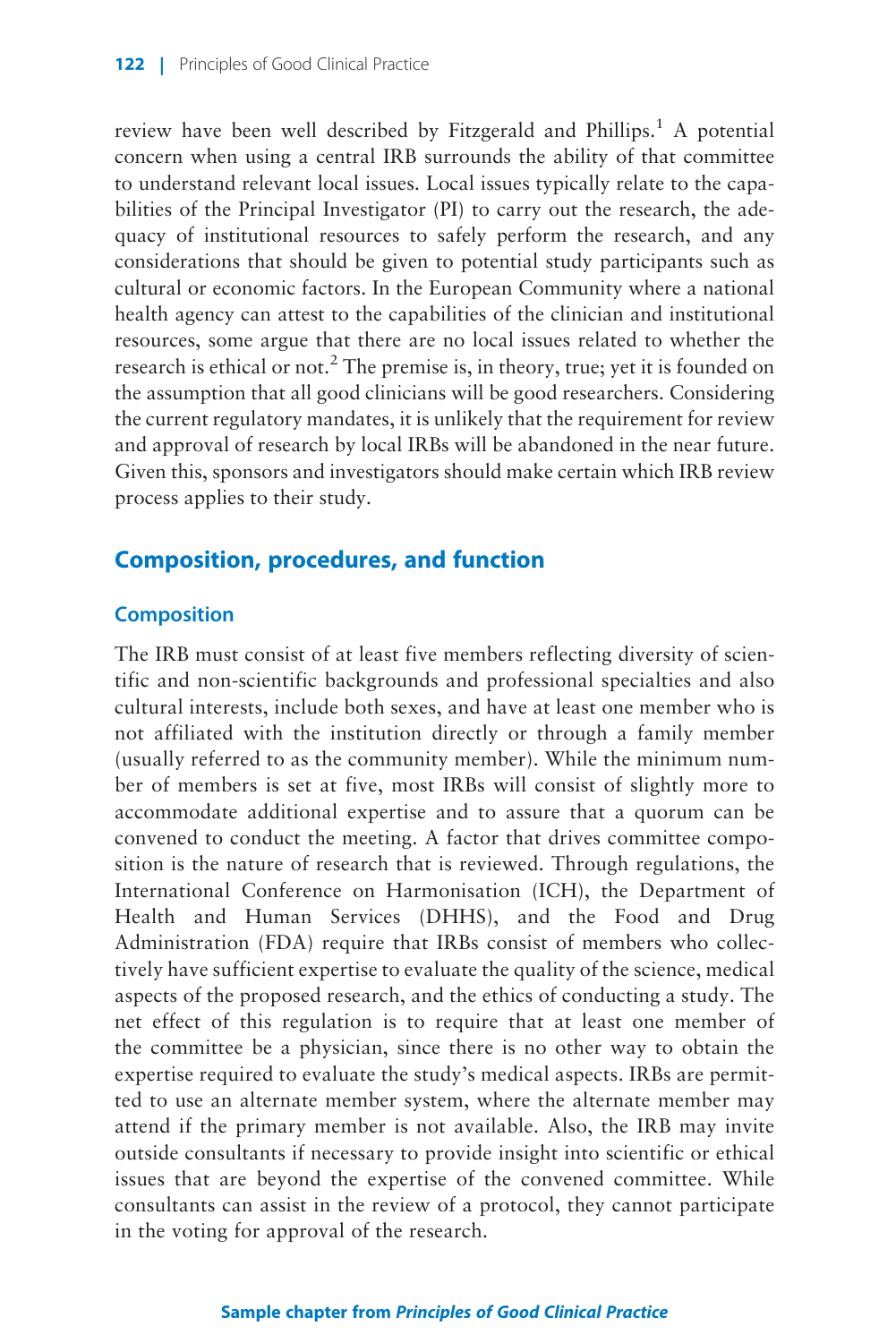IRB membership is also influenced by the population eligible to participate in the protocol. Vulnerable populations specifically addressed in the DHHS, FDA, or ICH regulations include children, prisoners, pregnant women, fetuses, and the handicapped and mentally impaired. In order to review research that includes these participant groups, the regulations require that individuals with expertise about those populations and who understand how they might be vulnerable be included on the committee. However, these are by no means the only potentially vulnerable groups of study participants. Students can be vulnerable if participating in research being conducted by a faculty member. Similarly, employees and staff members might be considered vulnerable if asked to participate in research directed by the department head. The IRB needs to be cognizant that there are a number of social, economic, and cultural reasons that might make an individual vulnerable. Furthermore, the underlying disease state and clinical prognosis can affect how the patient perceives the planned intervention and may create vulnerability.

Unlike the ICH and DHHS, the FDA requires committee membership that can assess the proposed research according to 'acceptability ... in terms of institutional commitments.' The effect of this section of the regulations is to allow an institution to restrict research that falls outside of its standards or places an undue burden on institutional resources. While an institution might prohibit IRB-approved research from being conducted, the institution cannot permit the conduct of research that has not received IRB approval.

## Procedures and functions

The requirements for IRB operations and procedures are described in 21 CFR Part 56, Subpart C, and ICH E6 Sections 3.2 and 3.3. These sections identify what must be accomplished to be in compliance with the regulations, and does not recommend specific methods that must be implemented. Thus, each institution establishes its own policies and procedures to achieve the goal of protecting the rights and safety of human research participants. Because of this, it is in the best interest of the sponsor to work with investigators experienced with the IRB submission requirements of the institution. FDA and ICH regulations both require that IRBs follow written procedures for initial and continuing reviews, the frequency of continuing reviews, prompt reporting of changes to the research, prompt reporting of unexpected events, adverse reactions, and deviations from or non-compliance with the protocol. Under FDA and ICH regulations, IRBs can approve a research protocol, require modifications to the protocol in order to gain approval, disapprove the research, or suspend or terminate research that has already received approval. The IRB's determination must be communicated in writing within a 'reasonable time' and should provide specific recommendations for changes needed to secure approval, or if approved, the conditions of approval.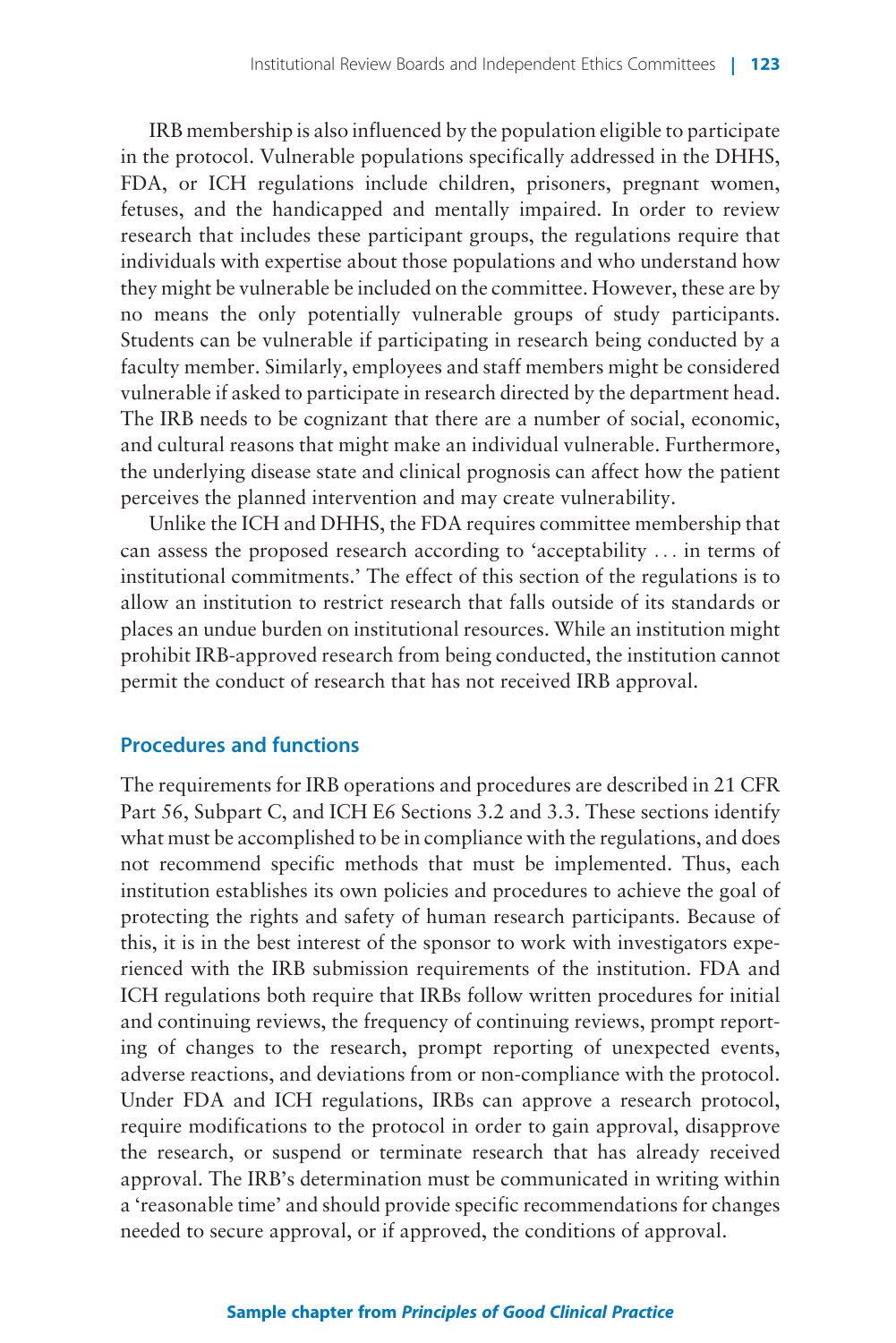<span id="page-3-0"></span>The ICH E6 Guideline for Good Clinical Practice is written primarily for research that requires full board review at a convened meeting. Expedited review (i.e., review conducted by the IRB chairperson or designee) is mentioned only as it relates to 'minor changes' to a protocol that has already received full board approval. In contrast, FDA regulations identify categories of research that can be exempted or follow an expedited review process and do not go to full committee. Of the four categories of research that qualify for a review exemption, the one most pertinent to IRBs that review biomedical research concerns the emergency use of an investigational drug or device. The first use of an investigational drug or device in an emergency situation is exempt from IRB review; however, such use must be reported to the IRB within 5 working days. Any subsequent use of the drug or device at that institution requires the approval of the protocol at a convened meeting of the full IRB. Research that qualifies for expedited review and approval is no more than minimal risk or for minor modifications of research that has already receive full board approval. Examples of research that is exempt from review or may be expedited under DHSS regulations are found

### Table 8.1 Categories of exempt research

- 1 Research conducted in established or commonly accepted educational settings, involving normal educational practices, such as (i) research on regular and special education instructional strategies, or (ii) research on the effectiveness of or the comparison among instructional techniques, curricula, or classroom management methods.
- 2 Research involving the use of educational tests (cognitive, diagnostic, aptitude, achievement), survey procedures, interview procedures, or observation of public behavior, unless: (i) information obtained is recorded in such a manner that human subjects can be identified, directly or through identifiers linked to the subjects; and (ii) any disclosure of the human subjects' responses outside the research could reasonably place the subjects at risk of criminal or civil liability or be damaging to the subjects' financial standing, employability, or reputation.
- 3 Research involving the use of educational tests (cognitive, diagnostic, aptitude, achievement), survey procedures, interview procedures, or observation of public behavior that is not exempt under paragraph (b)(2) of this section, if: (i) the human subjects are elected or appointed public officials or candidates for public office; or (ii) federal statute(s) require(s) without exception that the confidentiality of the personally identifiable information will be maintained throughout the research and thereafter.
- 4 Research, involving the collection or study of existing data, documents, records, pathological specimens, or diagnostic specimens, if these sources are publicly available or if the information is recorded by the investigator in such a manner that subjects cannot be identified, directly or through identifiers linked to the subjects.
- 5 Research and demonstration projects which are conducted by or subject to the approval of department or agency heads, and which are designed to study, evaluate, or otherwise examine: (i) public benefit or service programs; (ii) procedures for obtaining benefits or services under those programs; (iii) possible changes in or alternatives to those programs or procedures; or (iv) possible changes in methods or levels of payment for benefits or services under those programs.
- 6 Taste and food quality evaluation and consumer acceptance studies, (i) if wholesome foods without additives are consumed or (ii) if a food is consumed that contains a food ingredient at or below the level and for a use found to be safe, or agricultural chemical or environmental contaminant at or below the level found to be safe, by the Food and Drug Administration or approved by the Environmental Protection Agency or the Food Safety and Inspection Service of the US Department of Agriculture.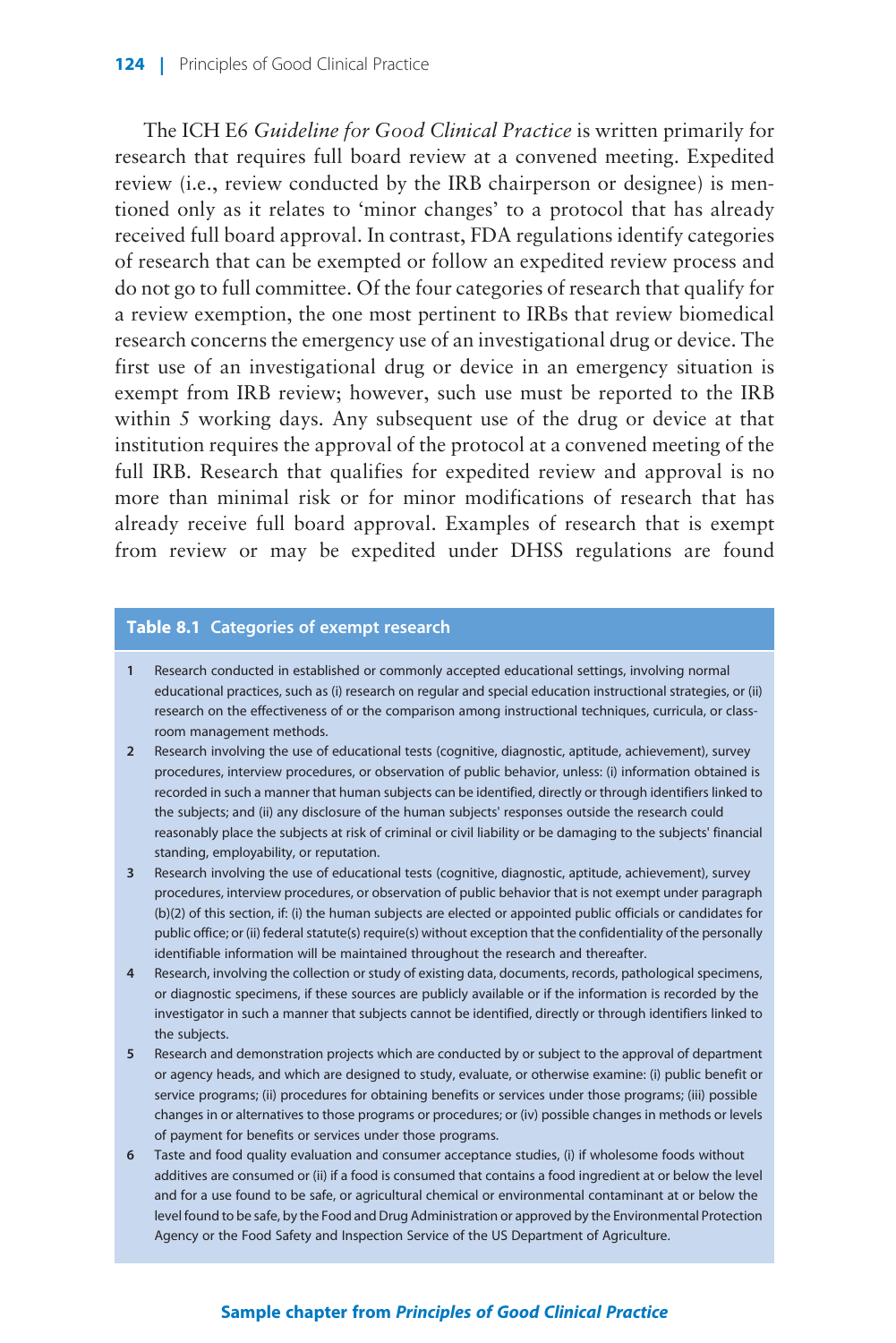#### Table 8.2 Categories of research that may be reviewed by expedited procedures

Research activities that present no more than minimal risk and fall into one of the following categories are eligible for review expedited by the IRB through the expedited review procedure.

- 1 Clinical studies of drugs and medical devices only when condition (a) or (b) is met.
	- a Research on drugs for which an investigational new drug application (21 CFR Part 312) is not required. (Note: Research on marketed drugs that significantly increases the risks or decreases the acceptability of the risks associated with the use of the product is not eligible for expedited review.)
	- b Research on medical devices for which (i) an investigational device exemption application (21 CFR Part 812) is not required; or (ii) the medical device is cleared/approved for marketing and the medical device is being used in accordance with its cleared/approved labeling.
- 2 Collection of blood samples by finger stick, heel stick, ear stick, or venipuncture as follows:
	- a from healthy, non-pregnant adults who weigh at least 110 pounds. For these subjects, the amounts drawn may not exceed 550 mL in an 8 week period and collection may not occur more frequently than 2 times per week;
	- b or from other adults and children, considering the age, weight, and health of the subjects, the collection procedure, the amount of blood to be collected, and the frequency with which it will be collected. For these subjects, the amount drawn may not exceed the lesser of 50 mL or 3 mL per kg in an 8 week period and collection may not occur more frequently than 2 times per week.
- 3 Prospective collection of biological specimens for research purposes by non-invasive means.
- 4 Collection of data through non-invasive procedures (not involving general anesthesia or sedation) routinely employed in clinical practice, excluding procedures involving X-rays or microwaves. Where medical devices are employed, they must be cleared/approved for marketing. (Studies intended to evaluate the safety and effectiveness of the medical device are not generally eligible for expedited review, including studies of cleared medical devices for new indications.)
- 5 Research involving materials (data, documents, records, or specimens) that have been collected, or will be collected solely for non-research purposes (such as medical treatment or diagnosis).
- 6 Collection of data from voice, video, digital, or image recordings made for research purposes.
- 7 Research on individual or group characteristics or behavior (including, but not limited to, research on perception, cognition, motivation, identity, language, communication, cultural beliefs or practices, and social behavior) or research employing survey, interview, oral history, focus group, program evaluation, human factors evaluation, or quality assurance methodologies.
- 8 Continuing review of research previously approved by the convened IRB as follows:
	- a where (i) the research is permanently closed to the enrollment of new subjects; (ii) all subjects have completed all research-related interventions; and (iii) the research remains active only for long-term follow-up of subjects; or
	- b where no subjects have been enrolled and no additional risks have been identified; or
	- c where the remaining research activities are limited to data analysis.

Continuing review of research, not conducted under an investigational new drug application or investigational device exemption where categories two (2) through eight (8) do not apply but the IRB has determined and documented at a convened meeting that the research involves no greater than minimal risk and no additional risks have been identified.

in [Table 8.1](#page-3-0) and Table 8.2. Most research that involves a drug or device will exceed the criteria for minimal risk and will require full board review.

## Protection of human subjects

The process for the protection of human research subjects is multifaceted. The underlying principles for the protection of research subjects are found in the Nuremberg Code, the Declaration of Helsinki, and the Belmont Report,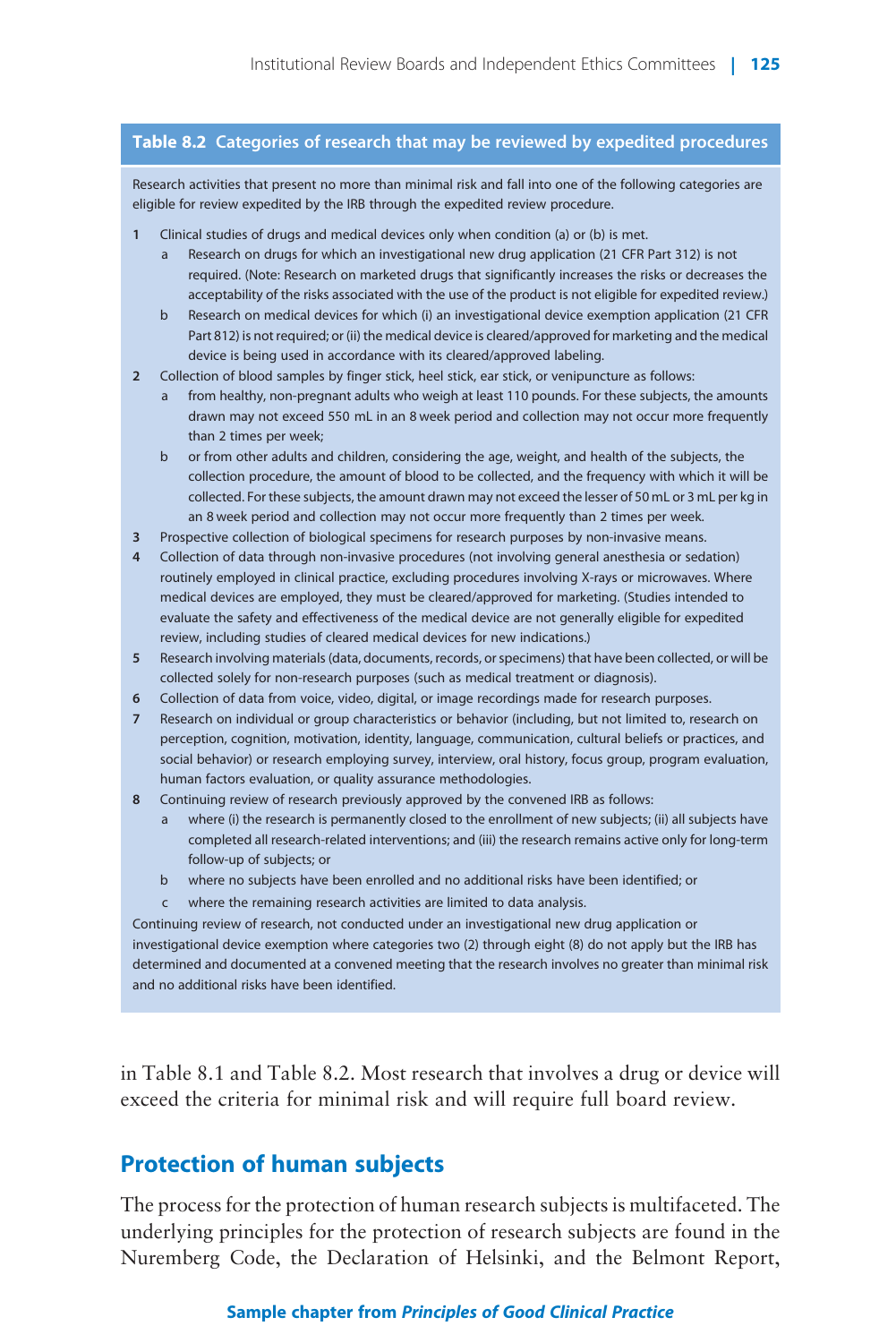which were discussed in Chapter 1. The charge to IRBs is to apply these principles in the evaluation of every aspect of the proposed research activity to protect the rights, safety, and well-being of study participants. Concurrent with this, the IRB staff assists investigators in maintaining adherence to regulatory mandates and institutional policies. It is not surprising, therefore, that when a research protocol is submitted to multiple IRBs the final determinations of the committees, their questions, and requests for additional information can vary greatly.<sup>[3,4](#page-24-0)</sup>

Stress has been placed on the IRB by 'mission creep': the real or perceived need to consider all potential risks, not just to study participants but potential risks to researchers and the institution itself.<sup>[5](#page-24-0)</sup> [As part of the research approval](#page-24-0) [process, IRBs will also consider issues that might not appear directly related to](#page-24-0) [research risks such as investigator and/or institutional conflicts of interest, the](#page-24-0) [scientific validity of a study, as well as the secure storage of and appropriate](#page-24-0) [access to research records. Increasingly many sponsored trials request \(or](#page-24-0) [require\) the collection and storage of biological specimens for future research,](#page-24-0) [which presents another series of challenges for IRBs. This may be particularly](#page-24-0) [problematic when studies using DNA are reviewed because of the potential to](#page-24-0) [stigmatize](#page-24-0) [certain](#page-24-0) [ethnic](#page-24-0) [or](#page-24-0) [cultural](#page-24-0) [groups.](#page-24-0)<sup>6</sup> [It has been suggested that IRBs](#page-24-0) [consider the risks to third parties \(individuals not directly involved in the](#page-24-0) [research\)](#page-25-0) [depending](#page-25-0) [on](#page-25-0) [the](#page-25-0) [degree](#page-25-0) [of](#page-25-0) [risk](#page-25-0) [to](#page-25-0) them.<sup>7,8</sup>

For many situations encountered by the IRB, there is little in the way of regulatory guidance. As a result, IRBs may establish substantially different submission requirements and review processes to fulfill regulatory mandates. The ultimate impact of these added responsibilities and diversity of review approaches is the potential for delays in starting the research. The effort required to ensure the adherence with regulatory and institutional policies also diverts IRB efforts from its primary mission of protecting the rights and welfare of human research participants.<sup>[5](#page-24-0)</sup>

The materials that the IRB should obtain and review to make an approval determination are listed in [Table 8.3](#page-6-0). It should be noted that FDA regulations do not explicitly require that the committee obtain the Investigator's Brochure (IB). The need to review the IB is inferred from CFR 21.56.111, where the IRB is required to assess risks and determine that the risks are reasonable in relation to the anticipated benefits. Sponsors and investigators do a remarkable job in making these materials available to investigative teams and the IRB. The process may be particularly onerous in some institutions where 'hard copies' (as opposed to electronic copies) must be submitted. Despite providing all of this information, sponsors and investigators still encounter difficulties in obtaining IRB approval. This suggests that the major problem is not a lack of information, but failure to provide the information in the format and detail the IRB needs to conduct its review. Alternatively, sponsors and investigators may not understand the IRB review process or the IRB may not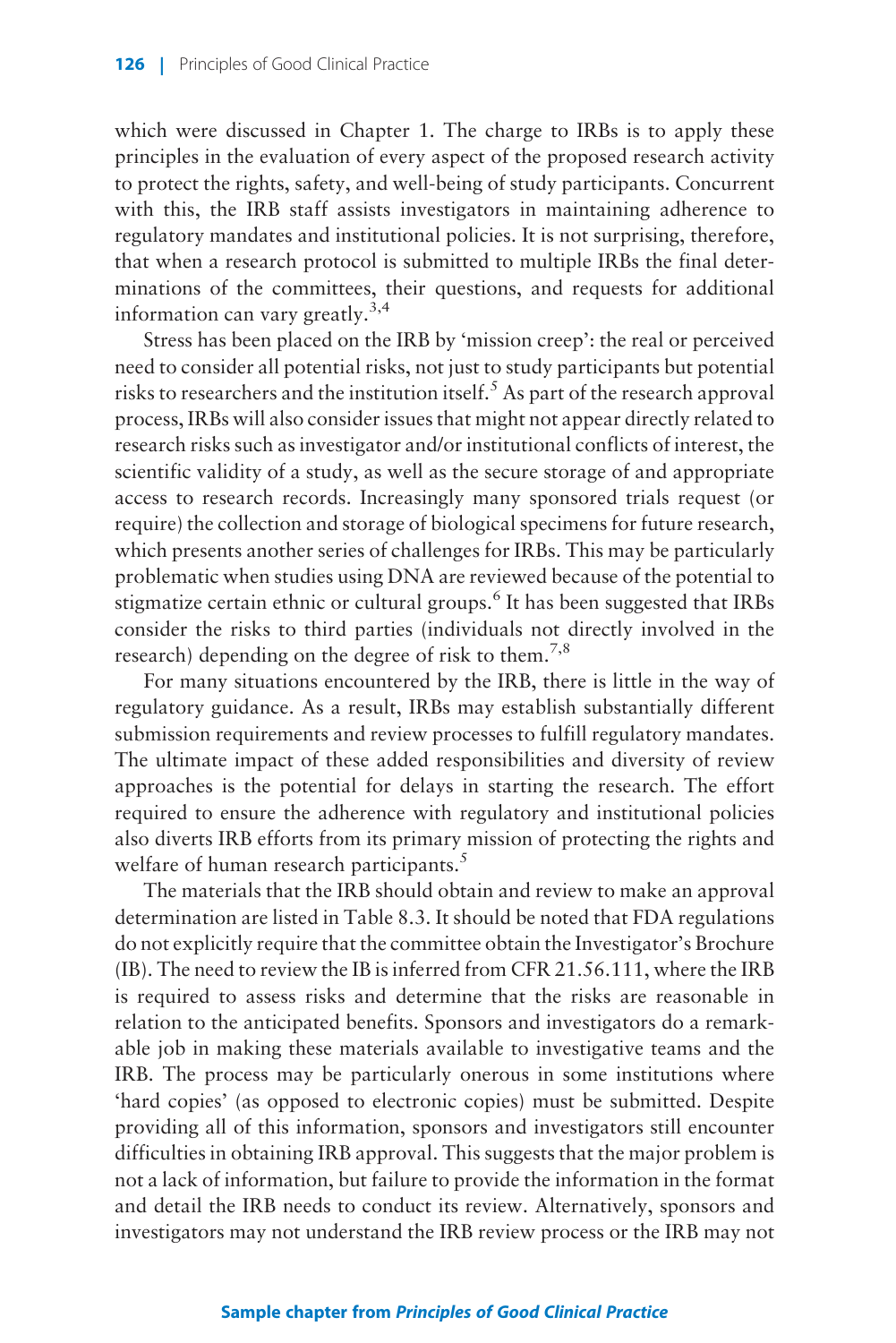<span id="page-6-0"></span>

| Table 8.3 Documents the IRB/IEC should obtain                                             |                                                                                                                                                                                                        |                                                                                                                                                                                                                                                                      |
|-------------------------------------------------------------------------------------------|--------------------------------------------------------------------------------------------------------------------------------------------------------------------------------------------------------|----------------------------------------------------------------------------------------------------------------------------------------------------------------------------------------------------------------------------------------------------------------------|
| <b>Materials submitted</b>                                                                | <b>IRB</b> considerations                                                                                                                                                                              | <b>Potential problems</b>                                                                                                                                                                                                                                            |
| Trial protocol(s) and<br>amendment(s)                                                     | The protocol is current and all<br>amendments have been<br>incorporated or appended.                                                                                                                   | All protocol elements are not adequately<br>detailed. This frequently occurs when<br>biosamples are being collected.<br>See Table 6.3.                                                                                                                               |
| Investigator's<br>brochure                                                                | Currently approved IB                                                                                                                                                                                  | IB lacks required information. Studies<br>referred to in the protocol not detailed in<br>the brochure. Is the brochure submitted<br>the most current?                                                                                                                |
| Written informed<br>consent form(s) and<br>consent form updates                           | Reading level. Adherence to local IRB<br>requirements for the format and any<br>standard language.                                                                                                     | Failure to follow local IRB consent form<br>template. Use of consent form language<br>that differs substantially from<br>institutional standards. Incorporating<br>HIPAA language into the consent when<br>the institution uses a standalone HIPAA<br>authorization. |
| Subject recruitment<br>materials                                                          | Provides sufficient detail to inform<br>the potential participant of study<br>requirements, duration, and<br>compensation.                                                                             | The recruitment process does not protect<br>the patient's confidentiality, and/or<br>privacy. Will patients receive unsolicited<br>phone calls or letters?                                                                                                           |
| Written information<br>to be provided to<br>subjects                                      | Reading level. Not coercive. Indicate<br>that the materials are related to a<br>research activity.                                                                                                     | Reading level is appropriate, but<br>problems exist with type size and ease of<br>use.                                                                                                                                                                               |
| Available safety<br>information                                                           | All of the available information<br>regarding preclinical studies and<br>sufficient safety data to support the<br>use of the test article for the<br>expected duration of participant<br>enrollment.   | Although usually provided in the IB,<br>additional preclinical and clinical data, or<br>safety reports may exist that have not<br>been incorporated into the IB.                                                                                                     |
| Information about<br>payments and<br>compensation to<br>subjects                          | Compensation should not create an<br>unfair inducement for study<br>participation. Timing and method of<br>payment should be clear. Pro-rating<br>for partial study completion should<br>be explained. | The process should be clear to the IRB<br>and the study participant. Some<br>institutions require that a W-9 be<br>completed before processing a check.<br>This should be reflected in protocol and<br>consent form.                                                 |
| Investigator's current<br>curriculum vitae and/<br>or other evidence of<br>qualifications | Licensure and training necessary to<br>safely perform all study-related<br>activities. Inclusion of other study<br>team members where special<br>expertise is required.                                | There are many laboratory tests and<br>clinical procedures that are used for<br>screening and monitoring. It should be<br>clear that qualified individuals are being<br>used to interpret this information.                                                          |
| Any other documents<br>required by the<br>IRB/IEC                                         | Completion of an IRB-approved<br>course in human subjects' research.                                                                                                                                   | Not all investigative team members have<br>completed IRB training. This will delay<br>study start.                                                                                                                                                                   |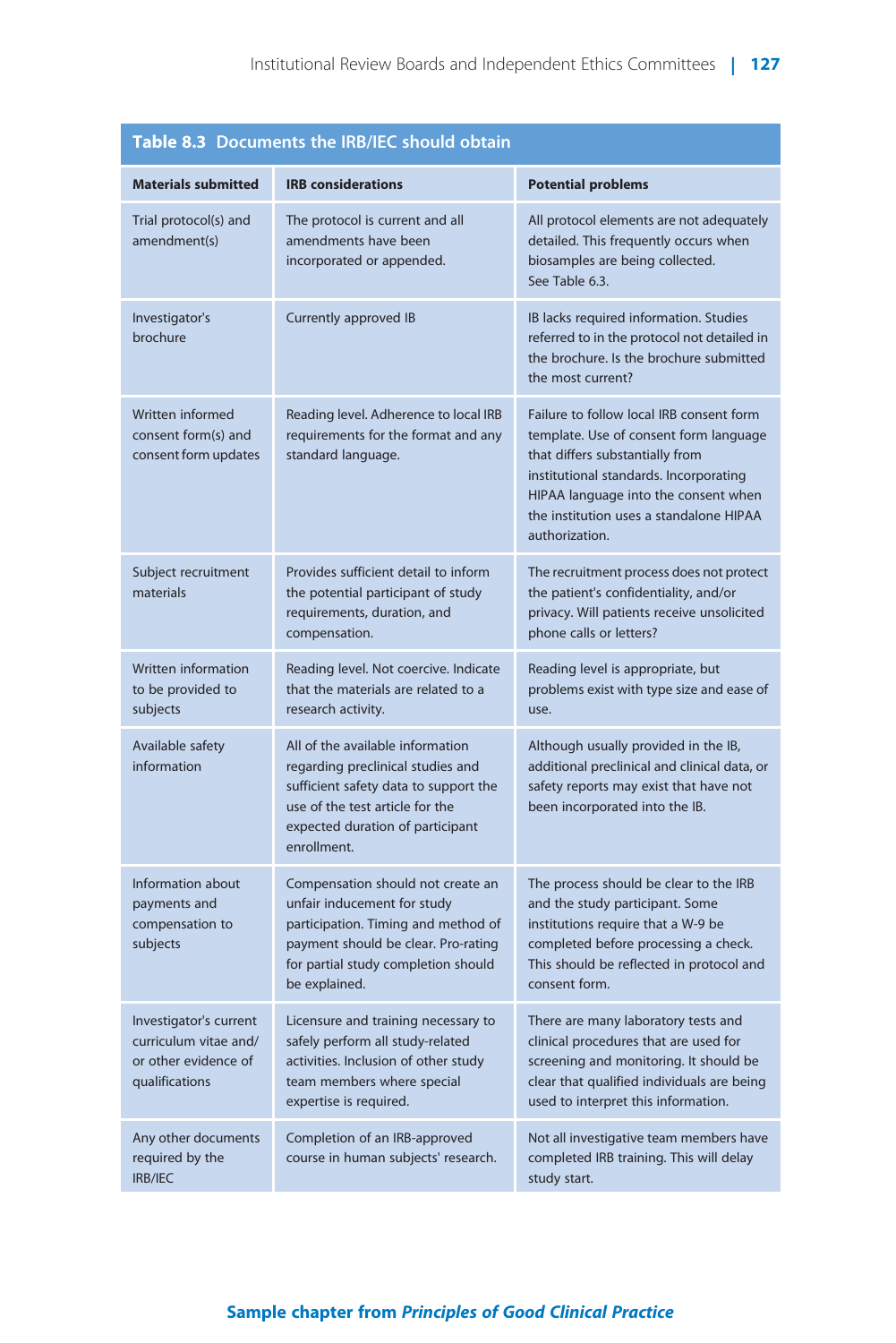have done a sufficient job of communicating its needs to those seeking to conduct the study. Further complicating matters is the lack of research and guidance on how IRBs should approach the review and approval of research.<sup>[9](#page-25-0)</sup> [The sections that follow are not intended to provide the details of the various](#page-25-0) [documents reviewed by the IRB. Instead, they highlight the kind of informa](#page-25-0)[tion generally expected to be available to IRB members when protocols are](#page-25-0) [discussed.](#page-25-0)

## Review of the protocol, Investigator's Brochure, and informed consent

The IRB bases its decisions largely on the review of the documents provided by the sponsor and the PI. While the sponsor provides the bulk of materials that need to be submitted to the IRB, it is up to the investigator to ensure that the application is made in accordance with local IRB policies and procedures. Failure to 'follow the submission guidelines' occurs frequently and may result in delays in starting the study.<sup>[10](#page-25-0)</sup> [Some IRBs may invite the PI to the IRB](#page-25-0) [meeting to present the research protocol and to clarify study-related issues,](#page-25-0) [but even with this additional input, written documentation will be needed to](#page-25-0) [support the basis of IRB's decision.](#page-25-0)

For industry-sponsored trials the protocol and IB are developed by experts in their field of research. As a result the need for the study, the design, and procedures required by the protocol most often have a sound scientific basis. Roadblocks may be encountered when these documents are submitted to the IRB for 'local review.' Regulatory authorities require local review to ensure that research subjects' rights are protected, taking into account the unique characteristics of the population served by the institution (e.g., religious, cultural, or economic) as well as the ability of the investigators and the institution to provide the care and services required by the protocol in light of existing commitments and resources. The problems encountered as a result of the local review of research are well documented.<sup>2,11-13</sup> [Yet, for the](#page-24-0) [foreseeable future it is not likely that the requirement for local review will](#page-24-0) [change. Given this, there are steps that can be taken by study sponsors and](#page-24-0) [investigators to minimize these difficulties as discussed below.](#page-24-0)

## Protocol review

The research protocol is the principal document the IRB uses to determine whether the research should be approved at all. Depending on institutional requirements, one or more copies of the sponsor's full protocol will need to be submitted. The protocol should be the most current version and should have already incorporated any preexisting amendments. Many IRBs use a primary reviewer system whereby one member receives a copy of all original study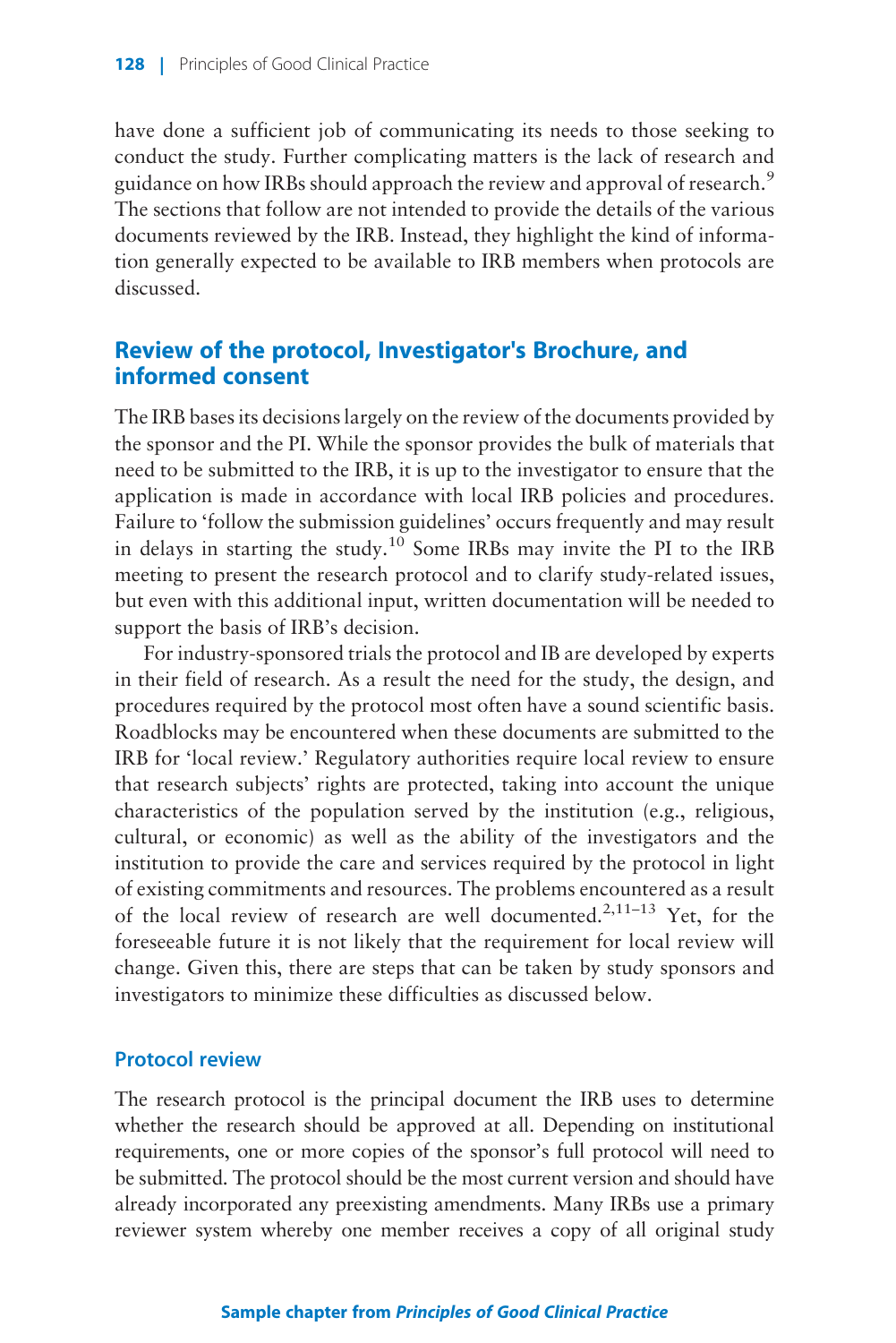documents. When this process is used, the IRB usually requires the submission of a protocol summary, which highlights the key aspects of the trial and is distributed to all committee members. The protocol summary is not as detailed as the full protocol but provides sufficient information for the committee to understand the key components of the research. These components include a brief overview of the condition being treated, inadequacies of current therapeutic interventions, the rationale of the study, the purpose of the study, identification of the primary outcome parameter, eligibility requirements, the treatment plan, the risks and how these have been minimized, the benefits, alternative treatments, sample size estimation, the primary and secondary outcome parameters, and plans for statistical analysis[.14](#page-25-0) [Because IRBs consist of](#page-25-0) [members with scientific and non-scientific backgrounds, as well as community](#page-25-0) [representatives, protocol summaries need to be written in uncomplicated lan](#page-25-0)[guage and avoid technical jargon. Sponsors and investigators should not assume](#page-25-0) [that what is clear to them will automatically be clear to all IRB members.](#page-25-0)

## **Background**

A short section providing the background of the condition being treated should be included. Most committees will not need extensive education about commonly encountered disease states such as hypertension, heart failure, or diabetes. But even in these conditions the proposed intervention might be directed at one component of the disease such as peripheral neuropathy, management of edema, or preserving renal function. In these circumstances, the background material should provide a basis for the committee to conclude that the intervention has the potential to improve or favorably alter the course of the disease. The FDA or the European Medicines Agency (EMA) may have published a guidance document that impacts on the design of the study. The guidance might suggest the need for a placebo arm, or recommend specific efficacy or safety criteria. IRB members, and sometimes the local investigators, are not always aware that the protocol was designed to conform to a specific guidance. A simple statement in the background that informs the committee of the guidance will facilitate their review.

Lack of details within the protocol can generate questions from the IRB and slow the process. While the purpose of the study might be clear (compare new drug A with established drug B), the rationale for conducting the study may not be readily apparent. Is the rationale that not all patients respond to the established drug so a new drug is needed? Or does the new drug have a better side-effects profile or offer the prospect of a more convenient dosage form or less frequent dosing? This information helps IRB members to understand why the study is important and should be conducted. It also introduces the prospects for potential benefit for study subjects and others with the underlying condition. The committee will want to see the rationale presented to study subjects in the consent document.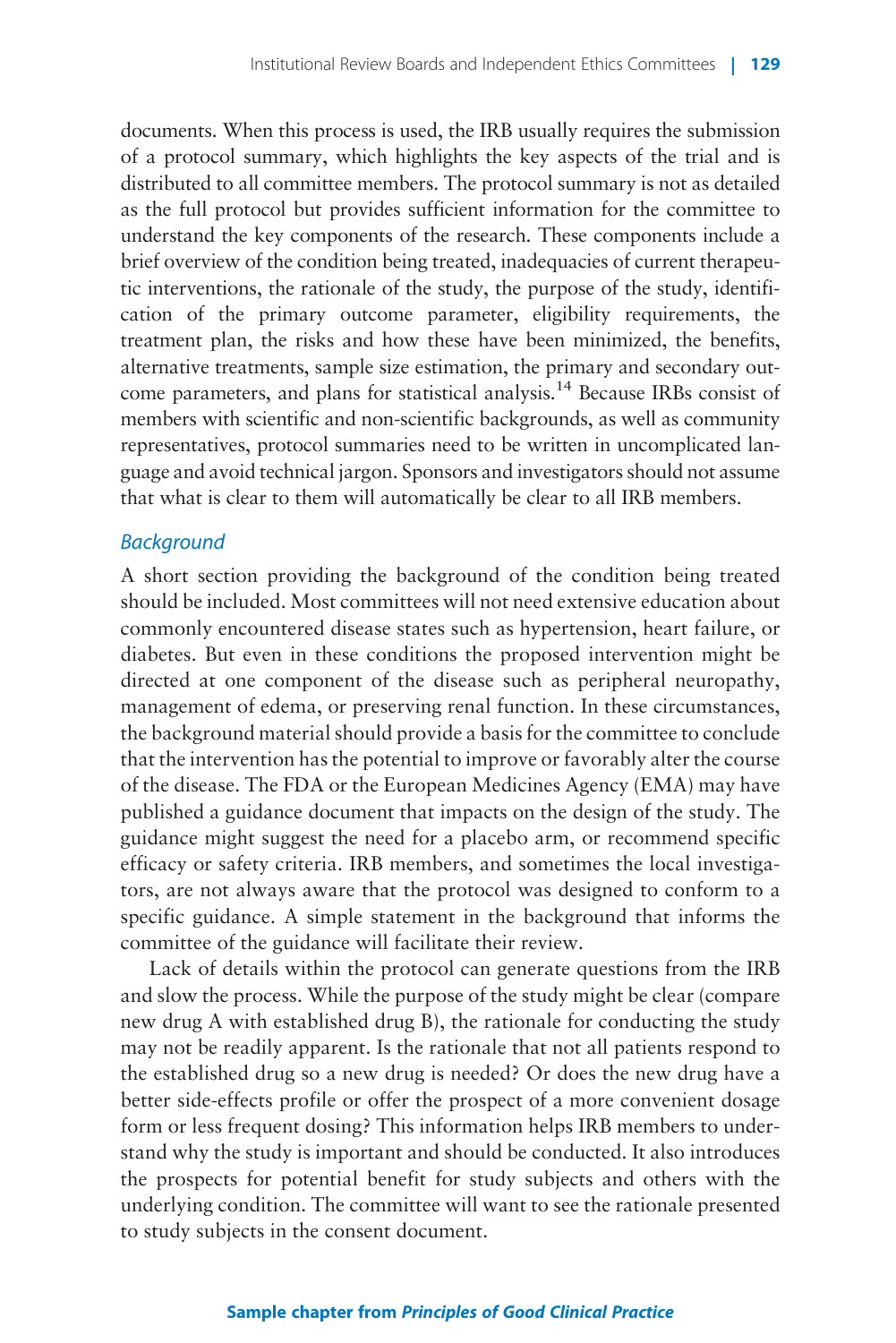## Primary outcome parameter

Identification of the primary outcome is essential to the conduct of the research, and should be clearly defined. The protocol should provide the basis for selecting the primary outcome variable and how it will be accurately measured. Some studies may use a primary outcome parameter that is a surrogate for the benefit the intervention is expected to achieve. For example, a study of an antihypertensive agent might use blood pressure lowering as an outcome although the real goal is to reduce cardiovascular morbidity and mortality. The sponsor should provide the rationale as to how the outcome is associated with the disease process being investigated. For comparative studies, the protocol should not only address the differences in outcome measures that can be shown to be statistically significantly different, but should also explain whether those differences have any clinical significance.

## Eligibility criteria

IRBs look carefully at the eligibility criteria for the study. Inclusion and exclusion criteria are the first step the sponsor and investigator make in protecting study subjects. Again, adequate details should be provided to define the study population. The eligibility criteria should not be expressed in generalities (normal renal function) when specific criteria can easily be defined. Some protocols might define normal renal function as a serum creatinine <1.5 mg/dL; others as a creatinine clearance >80 mL/min. If the later definition is applied, how is this determined? Was it a 24-hour urine collection or an estimated creatinine clearance? If estimated, which formula is being used? The protocol should clearly state when eligibility assessments will be performed in relation to obtaining informed consent from the subject. The committee will look to determine whether eligibility is based on clinical and demographic information that already exists as part of the usual care the individual receives or whether eligibility will be determined on the basis of information collected and procedures performed solely for the purpose of the research. These and other issues will impact on inconveniences to the subject and may result in having to withdraw a subject who is no longer eligible to participate.

## Study intervention and procedures

While the background, purpose, and eligibility criteria of the research generally raise few questions from the IRB, the procedures and interventions identified in the study methodology represent potential sources of risk, and thus receive very careful IRB attention. The IRB should consider all possible sources of risk. Some of these, such as the use of an investigational device or drug and research-related procedures, are easily recognized. Others such as inconveniences due to travel, emotional harm, and loss of confidentiality may be difficult to ascertain or may result from local conditions and therefore not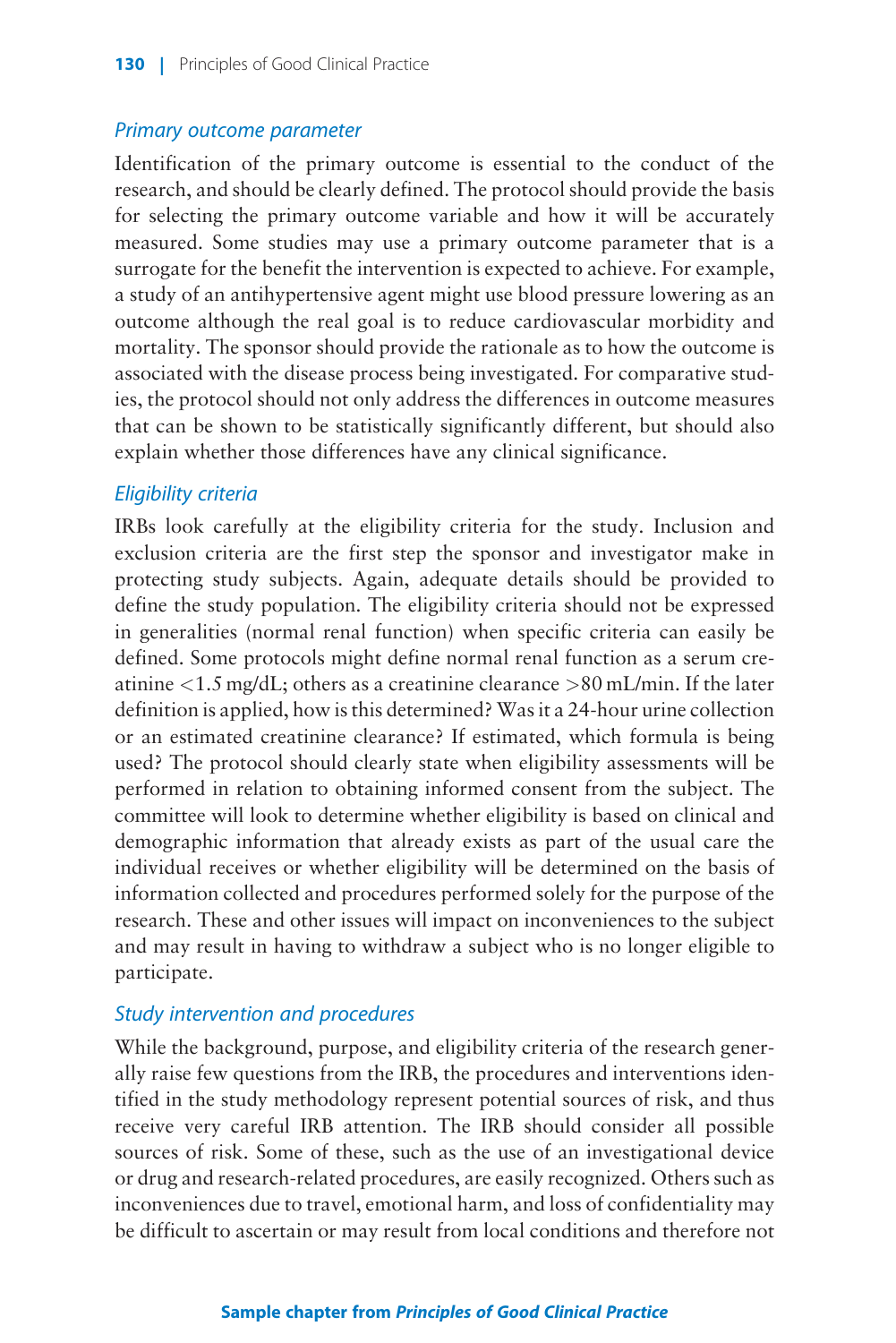be fully addressed in the sponsor's protocol. It is particularly helpful to the committee if the protocol identifies the interventions that are standard of care and those that are done solely for the purpose of the study. Input from the PI at each site is essential in making this determination since what represents standard of care at one institution may not at another. IRB members look for specific information in the protocol as it relates to the source of risk. In biomedical research, IRBs frequently consider the risks of drugs, devices, and study-related procedures. When the drugs and devices are investigational, the sponsor must assume the primary role for informing the committee. Individual investigators generally are not familiar enough with the drug or device to answer specific questions even if they have attended an investigators' meeting. Some of the information that IRBs will want to review may exist in the IB, but as mentioned above, not all members may receive a copy of the IB prior to the meeting. Furthermore, some elements of the methodology result from decisions made internally by the sponsor during protocol development or may be required by regulatory guidances and it may not be easily discernible why they were included.

## Drug-related risks

In the case of a drug not yet approved for marketing, the extent of information available can vary considerably. Findings may be limited to the results of animal testing (for first-in-human studies) or may be much more substantial, reflecting the drug's tolerability and efficacy based on the exposure of thousands of study participants. To facilitate protocol review, the sponsor should incorporate the main findings of the pre-clinical and clinical studies reported in the IB into the protocol. The committee will be looking for justification of the dose and duration of treatment. For example, how did the pre-clinical studies influence the selection of the dosage that will be tested in humans? How does tolerability shown in a two-week human safety study support the transition to a six-month efficacy study? Most IRBs will not have the expertise to make an extrapolation of the results of animal testing to first-in-human studies and conclude that the dose being tested is safe. In order to facilitate the review process, it is worthwhile for the sponsor to address these issues in the protocol to educate the IRB about the regulatory guidances and scientific basis for the dose and duration of drug exposure. Issues surrounding dose selection for early clinical trials will become more complex if sponsors more actively pursue microdose studies or other FDA drug development initiatives.[15](#page-25-0)

While not an infallible method for predicting Adverse Events (AEs), identifying similarities in structure or pharmacological activity of the investigational drug to those of marketed products with established side-effect profiles provides valuable information to the committee. The question raised by Cohen, 'Should we tolerate tolerability as an objective in early drug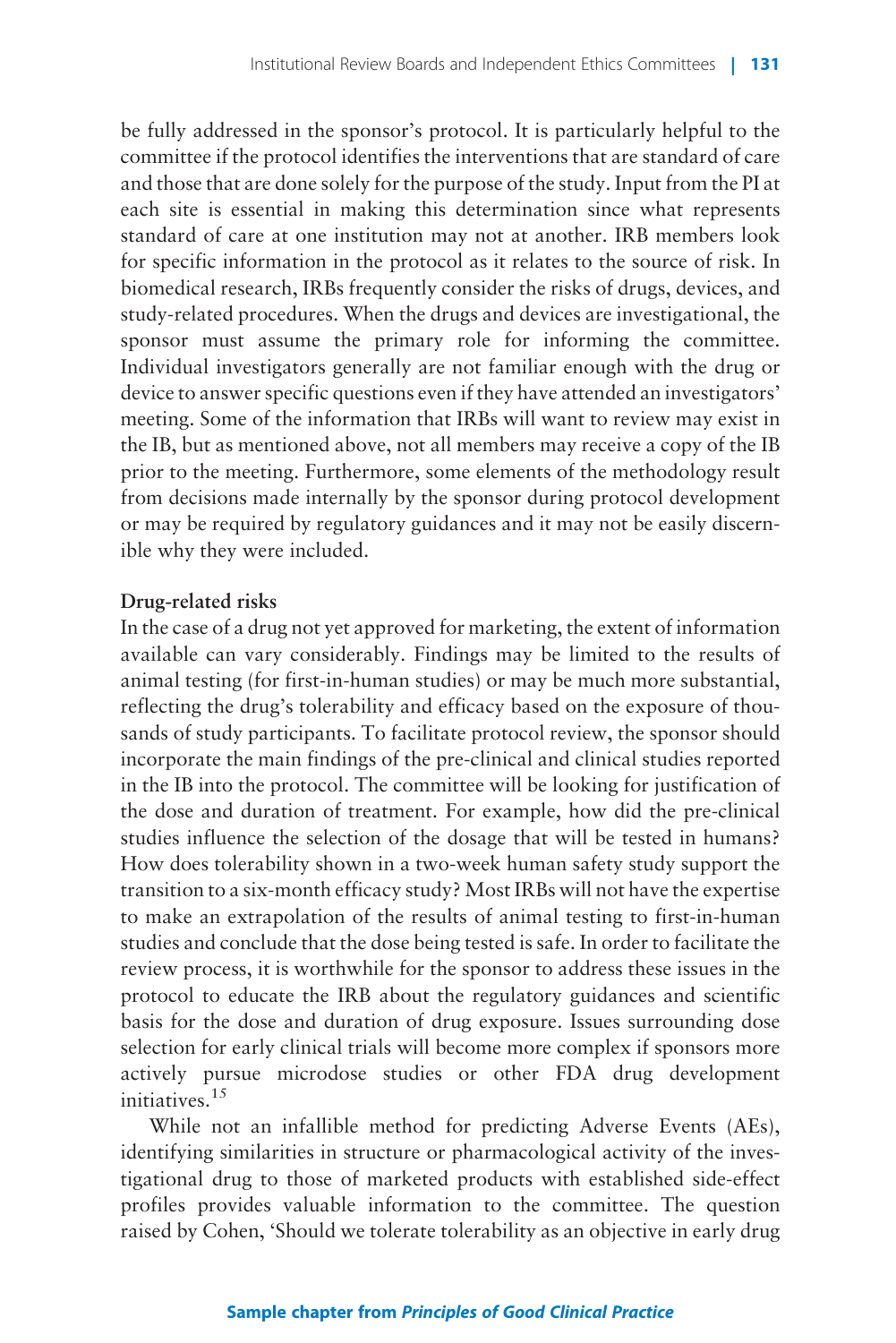development?' relates directly to the drug safety concerns of the IRB.<sup>[16](#page-25-0)</sup> [Early](#page-25-0)[phase trials provide the opportunity to characterize a drug's kinetics and](#page-25-0) [dynamics, which can then be used to inform the next series of human trials.](#page-25-0) [Most committees review early-phase clinical trials with the understanding](#page-25-0) [that rare, but serious, AEs are not likely to be identified even after substantial](#page-25-0) [numbers](#page-25-0) [of](#page-25-0) [subjects](#page-25-0) [have](#page-25-0) [been](#page-25-0) [studied.](#page-25-0)<sup>17</sup> [While it is unlikely that an abso](#page-25-0)[lutely safe drug will ever be marketed, IRB members are very aware that a](#page-25-0) [number of medications have been approved and marketed only to be with](#page-25-0)[drawn shortly thereafter because of rare, but serious side-effects. If the med](#page-25-0)[ication is not withdrawn from the market, regulatory authorities might](#page-25-0) [require the addition of warning statements or restrict the types of patients](#page-25-0) [who should receive the drug. Lacking any information to the contrary, these](#page-25-0) [warnings might be extended to the whole class of drugs. This can impact on](#page-25-0) [the IRB](#page-25-0)'[s assessment of risks for investigational drugs that are pharmacolog](#page-25-0)[ically or structurally similar to the drug that was withdrawn. For this type of](#page-25-0) [drug, the sponsor should not only include but highlight the portions of the](#page-25-0) [protocol that identify and minimize the potential for this AE.](#page-25-0)

## Device-related risks

Regulatory approval prior to the initiation of a device trial is required in the USA and Japan as opposed to the European Union, which has been suggested to impact development costs and the rapidity of bringing new devices to market.<sup>[18](#page-25-0)</sup> [Most countries have established criteria for classifying medical](#page-25-0) [devices based primarily on the potential for risk. Some of the factors that](#page-25-0) [are considered in making this determination include the characteristics of the](#page-25-0) [device \(invasive vs. non-invasive\), duration of use \(short-term vs. long-term\),](#page-25-0) [and the need for specialized training for safe and effective use of the device.](#page-25-0) [The FDA identifies devices as](#page-25-0) '[significant risk or non-significant risk.'](#page-25-0) [However, this determination applies only to the device and not to the manner](#page-25-0) [in which the device will be used in the study. It is possible, therefore, that a](#page-25-0) [non-significant-risk device could be determined by the IRB to be a significant](#page-25-0)[risk device on the basis of its intended use, the patient population being](#page-25-0) [studied, or the consequences of device failure. In the USA, IRBs are also](#page-25-0) [responsible for the approval of humanitarian use devices \(HDEs\) within their](#page-25-0) [institutions. These are devices intended for use in conditions likely to affect](#page-25-0) [fewer than 4000 patients yearly, making the conduct of a clinical trial nearly](#page-25-0) [impossible. Many IRBs will have little or no experience with this type of](#page-25-0) [device, so the sponsor should be prepared to educate the committee members](#page-25-0) [by providing regulatory guidance information and identifying the sponsor](#page-25-0)'[s](#page-25-0) [responsibilities.](#page-25-0)

## Procedure-related risks

Study-related procedures contribute to the overall risks associated with the protocol, even if they are not experimental in and of themselves. It is of great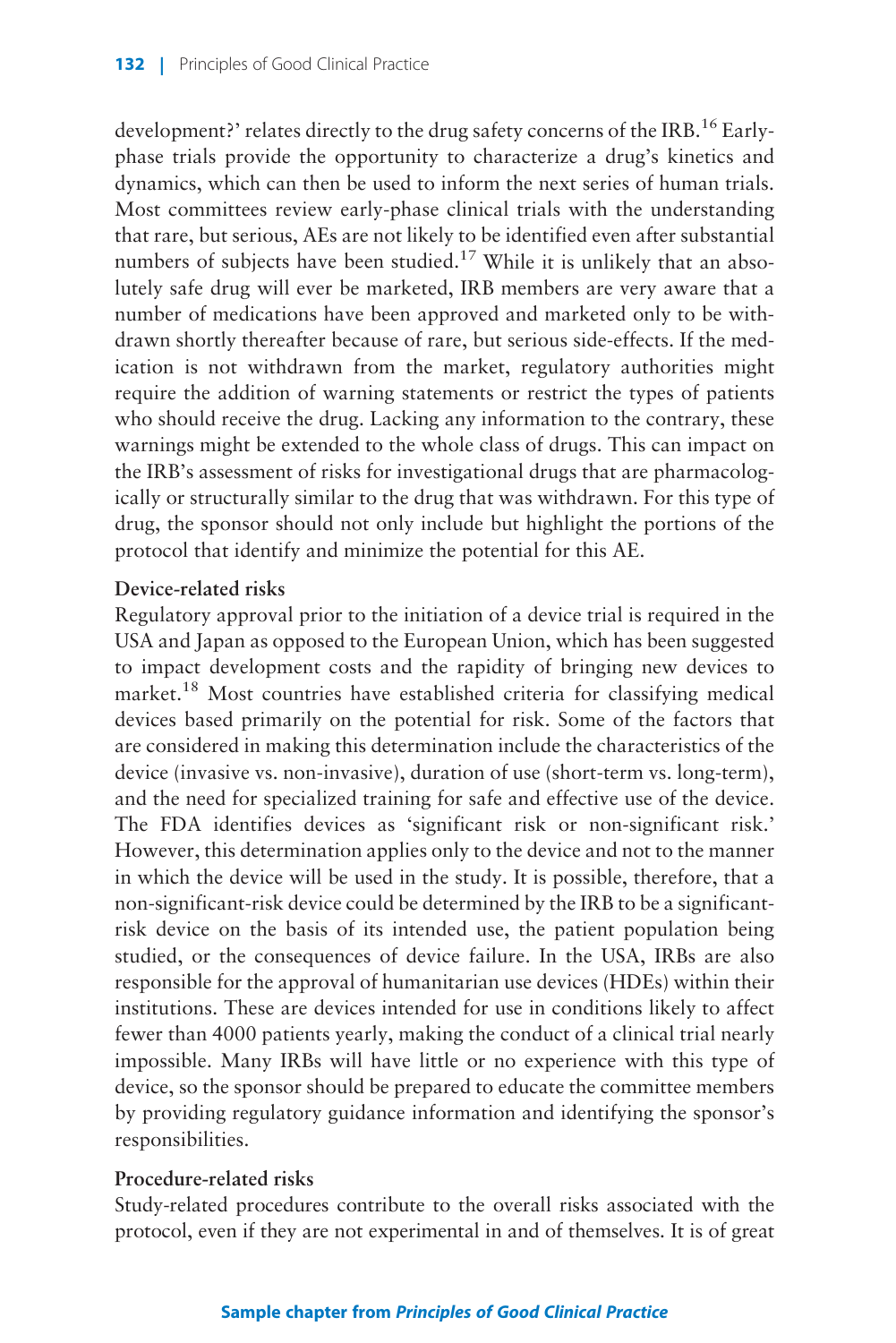value to the committee if the sponsor and PI clearly delineate those procedures that are considered standard of care from those performed solely for the purposes of the study. Making this determination is not always easy and can vary among research sites depending on local practices and the expertise available.[19](#page-25-0) [For example, the standard of care for certain conditions might be to](#page-25-0) [obtain a chest radiograph at yearly intervals. The protocol might require that](#page-25-0) [the study participant have had a chest radiograph performed within the previ](#page-25-0)[ous six months. If a patient](#page-25-0)'[s last radiograph was obtained nine months ago, a](#page-25-0) [radiograph will be required to qualify for the study. This is not part of the](#page-25-0) [standard of care, so the radiation burden, though minimal, is still attributable](#page-25-0) [to the research. Depending on the institution, the PI may be required to submit](#page-25-0) [the protocol to a committee separate from the IRB for an assessment of radi](#page-25-0)[ation risks. The number and frequency of study visits might also be in excess of](#page-25-0) [what would be considered standard of care; thus contributing to the incon](#page-25-0)[veniences experienced within the study. It is imperative that the sponsor work](#page-25-0) [closely with the site's PI to identify local issues related to study procedures.](#page-25-0)

Another kind of procedural risk relates to the need to withdraw other therapies in order to qualify a patient for the study. Today, most diseases have at least one drug, and sometimes dozens of drugs, indicated for the treatment of that condition. It is not unusual, therefore, to have potential participants discontinue medications in order to meet eligibility criteria. While it might be possible to restrict eligibility to newly diagnosed patients, this approach severely hampers study enrollment. Most IRBs are experienced with studies that require withdrawal of what might be very effective therapy for a patient in order to participate in a clinical trial. When effective therapy is withdrawn, the underlying condition would be expected to deteriorate, which might lead to the return of minor annoying symptoms or a disease flare of substantial clinical significance. For those studies in which withdrawal of other therapies is required, the protocol should explain in detail how participants will be monitored to detect worsening of the underlying condition and minimize the duration of poor disease control. In addition, some method of rescue therapy or rescue medication may be included in the protocol as an additional safety measure for patients.

The use of a placebo control group will receive careful attention from the IRB. A complete discussion of the ethical use of placebos in clinical research goes far beyond the purpose of this chapter; however, it is important to recognize that including a placebo control arm in a clinical trial can result in a clash of scientific, ethical, and regulatory principles[.20](#page-25-0) [As mentioned above, multiple](#page-25-0) [therapeutic options exist for most medical conditions. Given this, why should a](#page-25-0) [placebo control group ever be used? Amdur and Biddle have proposed an](#page-25-0) [algorithm](#page-25-0) [for](#page-25-0) [the](#page-25-0) [ethical](#page-25-0) [use](#page-25-0) [of](#page-25-0) placebos.<sup>21</sup> [They suggest a number of factors](#page-25-0) [that IRBs should consider in evaluating the ethical use of a placebo control in](#page-25-0) [clinical research. Among these are the effectiveness and tolerability of current](#page-25-0)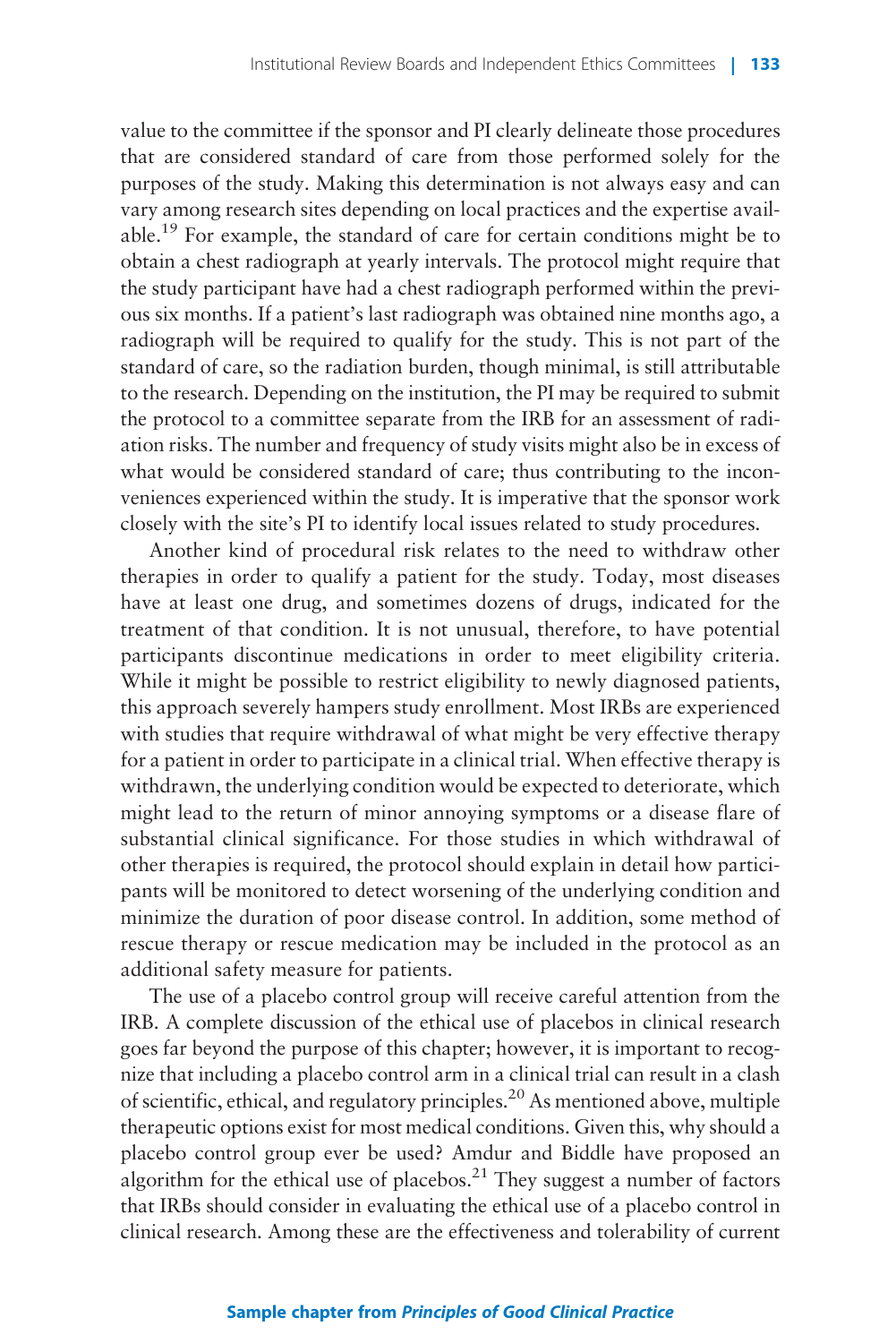[treatments, the long-term and short-term harms that might result from placebo](#page-25-0) [use, and the potential value for the treatment of future patients with that](#page-25-0) [condition. Consideration of the ethical use of placebos is not restricted to](#page-25-0) [clinical drug trials. A similar concern exists for studies that might require a](#page-25-0) [sham](#page-25-0) [surgical](#page-25-0) procedure<sup>22</sup> [or](#page-25-0) [the](#page-25-0) [insertion](#page-25-0) [of](#page-25-0) [a](#page-25-0) [device](#page-25-0) [that](#page-25-0) [is](#page-25-0) [not](#page-25-0) activated.<sup>23</sup> [Once again, communication between the sponsor and the site investigator is](#page-25-0) [critical, as is providing the rationale for using a placebo in the trial.](#page-25-0)

## **Methodology**

Separate from study-related procedures is the study methodology. In addition to the general design of the trial (superiority, equivalence, non-inferiority), other aspects of the trial that are important to the IRB include the manner of randomization, stratification based on one or more patient characteristics, blinding procedures, choice of comparator, use of placebo, sample size estimation, and planned data analysis. It might appear that many aspects of the study methods fall outside of the purview of the IRB because they do not relate directly to individual participants' risks. However, they frequently do relate to the collective risks of study participants. For example, the lower boundary for non-inferiority trials must be established in order to estimate sample size.<sup>[24](#page-25-0)</sup> [The rationale for selecting this boundary should be explained. It might be](#page-25-0) [acceptable to the committee if the inferiority boundary is set at 30% less](#page-25-0) [effective if the comparator is associated with significant toxicities and the](#page-25-0) [consequences of treatment failure are not life-threatening. On the other hand,](#page-25-0) [this margin would likely not be acceptable if the comparator was highly](#page-25-0) [effective and caused minimal toxicity. In either case, the sponsor should](#page-25-0) [provide the rationale for why this lower limit was selected. Individual clinical](#page-25-0) [investigators generally cannot provide a satisfactory answer to the committee,](#page-25-0) [resulting in delays in starting the study.](#page-25-0)

Sample size estimations are important to the committee. Most often sample size calculations are based on an efficacy end point because it can be clearly defined and the variability in participant response to the intervention can be estimated from responses observed in similar studies of the same disease state. Though possible, it is impractical to base the sample size estimation on safety outcomes due to their unpredictability and low rates of occurrence, which would necessitate a large study population. Despite the relative ease with which a sample size can be determined for most studies, many investigator-initiated trials, and even those supported by NIH funding, may be underpowered to detect a significant treatment effect.<sup>[25,26](#page-25-0)</sup> [Studies](#page-25-0) [conducted by the pharmaceutical industry rarely suffer from this problem](#page-25-0) [but may appear to enroll an excessive number of participants. Studies like this](#page-25-0) [might be](#page-25-0) '[overpowered' for the primary end point; that is, the clinical question](#page-25-0) [could be answered with fewer participants enrolled. Overpowered studies](#page-25-0) [can create problems during the review process because each of the study](#page-25-0)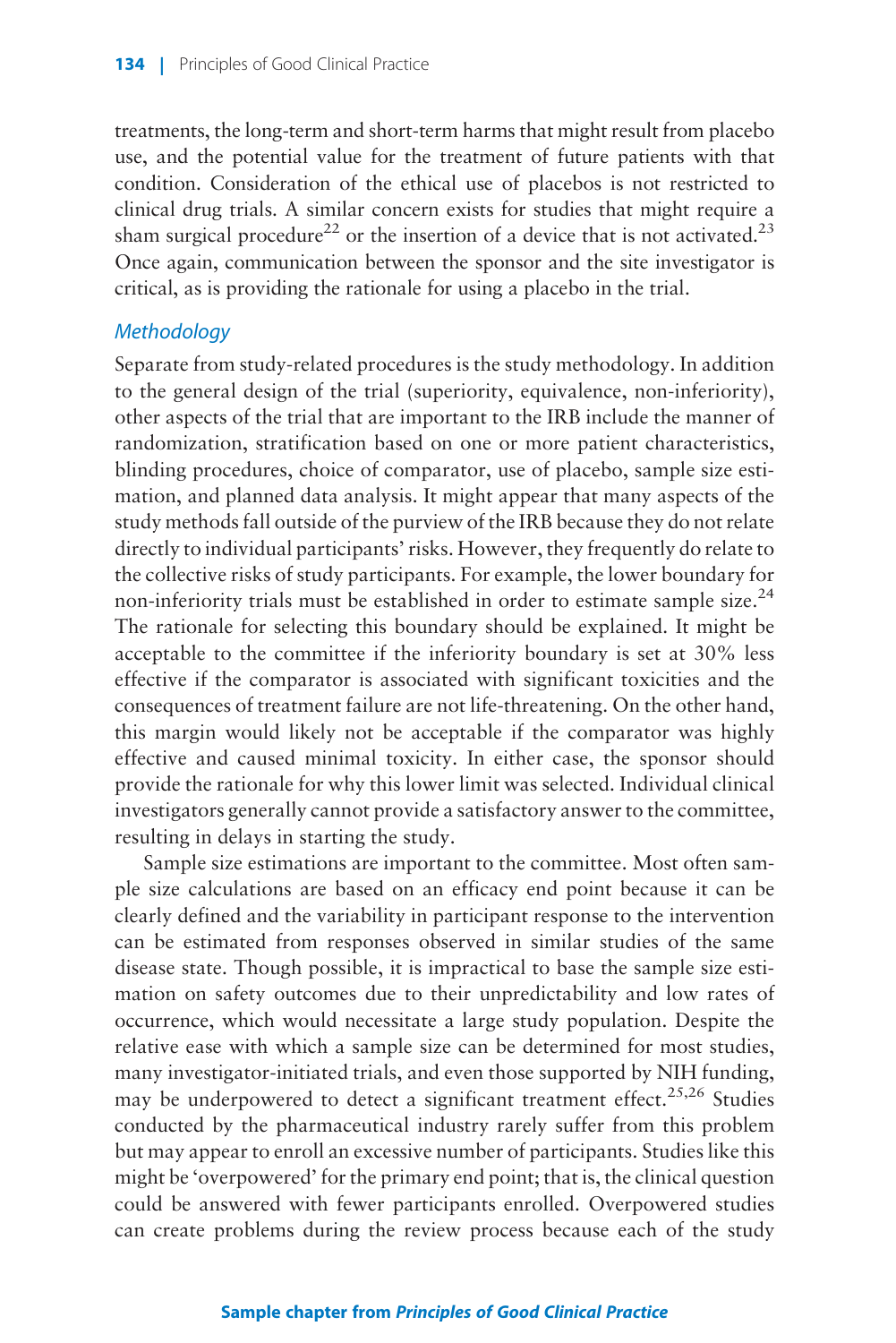[participants will still need to complete all of the study-related procedures](#page-25-0) [\(which might include blood sampling and radiation exposure\) or be random](#page-25-0)[ized to a less-effective treatment even though the study outcome could be](#page-25-0) [determined based on a smaller number of subjects. Nonetheless, a case can be](#page-25-0) [made for enrolling more than the number of participants required to ensure](#page-25-0) [efficacy in order to better detect rare AEs and improve safety.](#page-25-0)

The regulatory landscape is changing with regard to the design of clinical trials, driven by the high costs of conducting human research and difficulties in recruiting and retaining study participants. Alternative strategies such as microdosing are being advocated by regulatory agencies.<sup>[15](#page-25-0)</sup> [In addition, adap](#page-25-0)[tive trial designs are being suggested that will permit changes in the method of](#page-25-0) [randomization, the doses being evaluated, and even modification of the pri](#page-25-0)[mary](#page-25-0) [outcome](#page-25-0) [parameter.](#page-25-0)<sup>27–30</sup> [Many IRBs do not have access to statisticians](#page-25-0) [or others who are well versed in these types of clinical trial methodologies. It is](#page-25-0) [in the best interest of the sponsor to assist committee members by providing](#page-25-0) [the basics behind the design of these trials.](#page-25-0)

## Special concerns related to biobanks

Any experienced clinician is aware that patients differ in their response to a drug. A clinically effective dose in one patient may result in serious toxicity in another. With the development of sensitive analytical techniques, demographic and clinical characteristics such as age, weight, and renal and hepatic function were identified that influence the pharmacokinetic profile of a variety of drugs. Although the kinetics of a drug are still of major importance in understanding the factors that contribute to the efficacy and safety of a drug, differences remain among individuals that cannot be explained by kinetics alone. Increasingly, industry-sponsored protocols are asking study participants to provide a blood or tissue sample to identify genetic polymorphisms that result in a different response among drug recipients. Other uses of banked materials include proteomic and biomarker studies that might be useful in the identification of new therapeutic targets. Despite the extensive detail provided in the sponsor's protocol regarding eligibility criteria, randomization procedures, safety monitoring, and possible adverse effects, the procedures for collection and use of biological samples sometimes receive less than a paragraph within the protocol. This lack of information may result in delays in the approval of this portion of the research. Because the procedures and risks of genetic research are different from other research-related risks, some IRBs require a separate consent form for genetic research. Questions frequently posed by the IRB related to research on stored blood or tissues that should be addressed in the protocol are listed in [Table 8.4.](#page-15-0) Sponsors are responsible for providing this information to the committee as the local investigator will generally not be well versed in how the biobank will be operated and the steps taken to protect the confidentiality of the donor.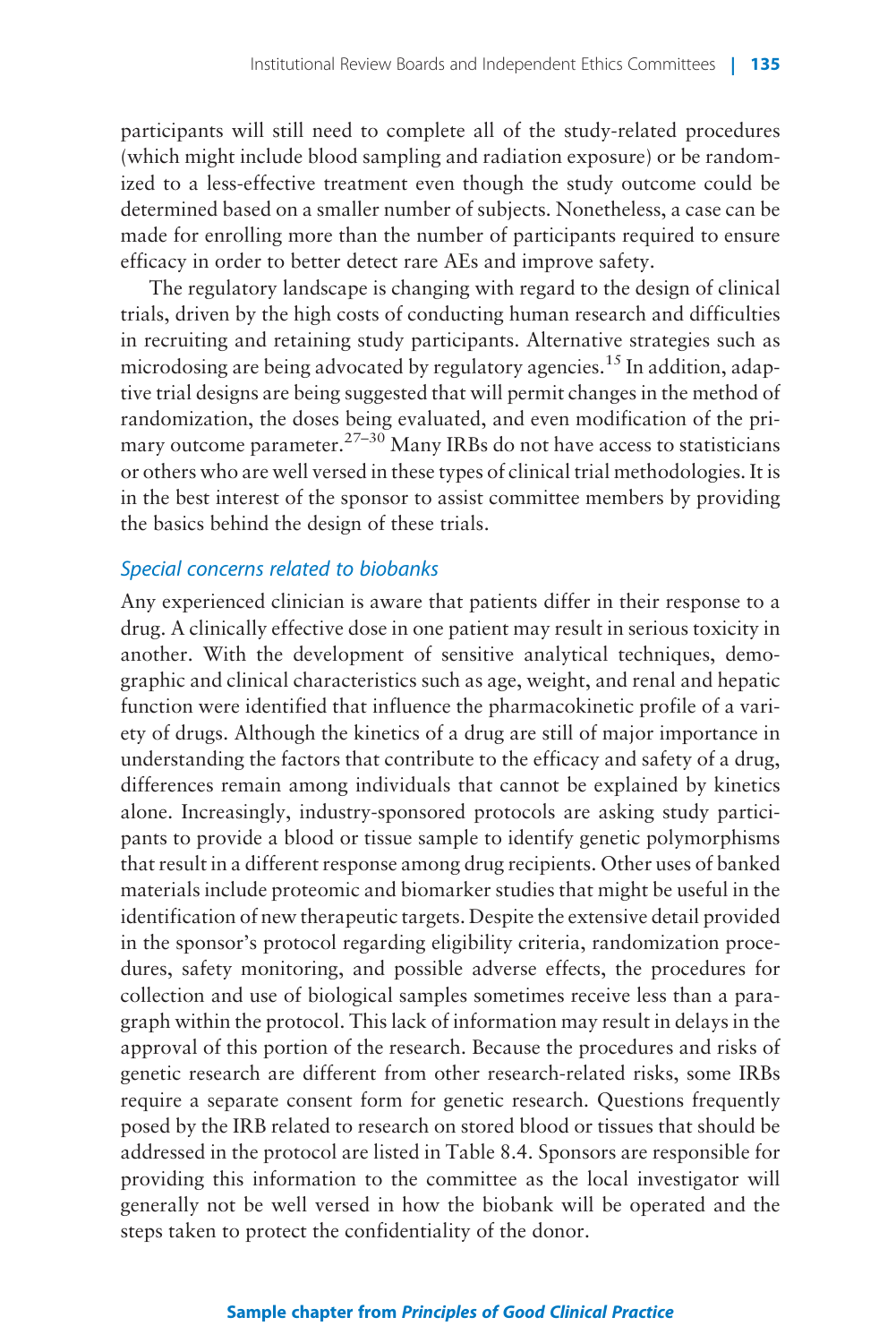## <span id="page-15-0"></span>Table 8.4 Protocol elements and tissue banks

#### 1.1 Title

Should state that it is a tissue bank

#### 1.2 Objectives

- Purpose of the bank, why is it important?
- Who is it for?
- What kind of testing will be performed?

#### 1.3 Background

#### 1.4 Eligibility criteria

- How are participants identified?
- Will normals be used?
- Samples from outside sources?

#### 1.5 Treatment plan

- How will samples be collected? Departures from standard of care?
- \* Consider how clinical and demographic information will be handled.
- What types of testing will be performed?
	- Only for the disease the patient has or unrelated? Alzheimer's?
	- Genetic testing?
	- Other disease states? Hep. B, Hep. C, HIV?
- What happens to future test results?
- Procedures for releasing samples to other investigators.
- Plans to compensate for new product development.

#### 1.6 Risks

- Major concern confidentiality.
- Inaccurate pathological diagnosis.
- Due to alterations in procedures to accommodate specimen collection.

#### 1.7 Benefits

- Generally none for the participant.
- It is fair to include potential to benefit patients with similar conditions; societal benefits.

#### 1.8 Alternative treatments

Don't participate.

#### 1.9 Data collection and statistics

• Generally not an issue.

#### 1.10 Other issues that should be addressed

- Coded samples possibility to identity participant.
- Certificate of confidentiality.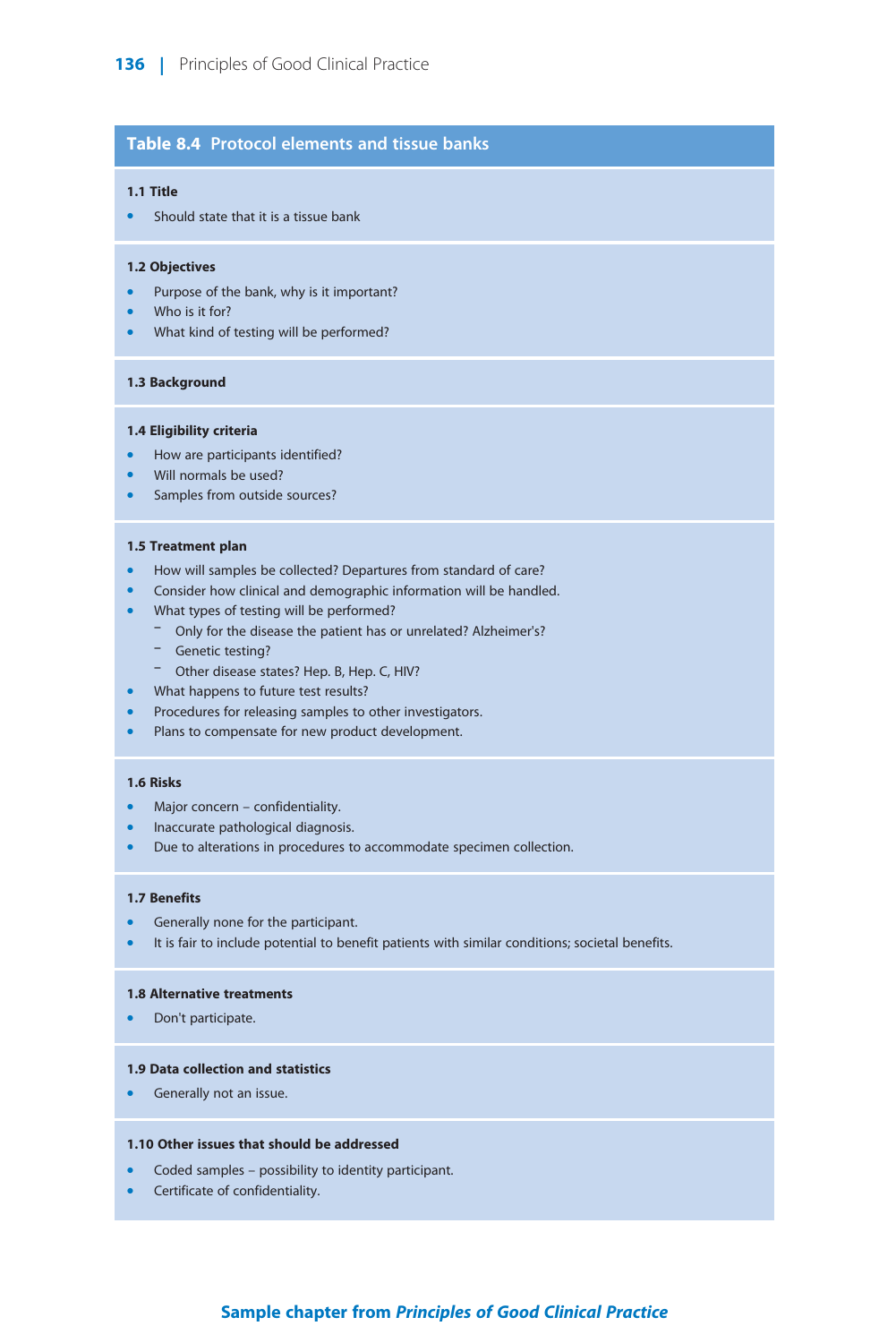## Investigator's Brochure

The ICH E6 Guideline for Good Clinical Practice describes the recommended content of the IB. Although the protocol describes what will be done during the study and how it will be done, it is the IB that provides the insight as to why certain procedures and monitoring parameters have been incorporated into the protocol. The IB serves as a resource for the IRB and the investigator to determine everything that is known (and what is not known) about the drug or device being studied. For drugs and devices in early development, there may be little or no published literature regarding the product's efficacy or safety. Consequently, in making its judgment for approving a protocol the IRB will rely heavily on the information provided in this document. As with the protocol, questions will be raised based on information that is referred to but not provided or that is not clear. For example, it is not unusual for participant accrual to proceed at a slower than expected rate, which may open the study to sites well after the original start date. Or the IB version submitted by the investigator may be dated two years prior to the date the protocol is scheduled for IRB review. How can the committee know that this the current version? The IB might also state that extended dosing studies in humans have been started and that long-term toxicity studies in rats are pending. Has this work been completed? Even IBs that are up to date may not include important information. For the IB to state that the chemical structure of the drug is well characterized, while no structure is provided, is a disservice to the committee. Most IRB committees will not have the expertise of a medicinal chemist available to them, but the ability of a clinician to compare the structure with that of a marketed agent with a known side-effect profile can provide a context for expected efficacy and toxicity. Sponsors can help themselves by keeping the IB current and by providing local investigators with information to be shared with the IRB related to studies that are in progress but not yet appearing in the IB.

## Informed consent

While considerable attention is given to the consent document, the IRB is equally concerned about the process and timing for obtaining consent. Informed consent is discussed in Chapter 3. The material conveyed here relates primarily to potential barriers that may be encountered by sponsors and investigators to getting the consent form approved.

Some problems are easily predicted and thus avoidable. One of the frequently encountered problems is the inclusion of HIPAA language within the consent document. Some institutions require that HIPAA authorizations be obtained on a separate, study-specific document. The research consent informs participants of the study rationale, procedures, risks, and alternatives,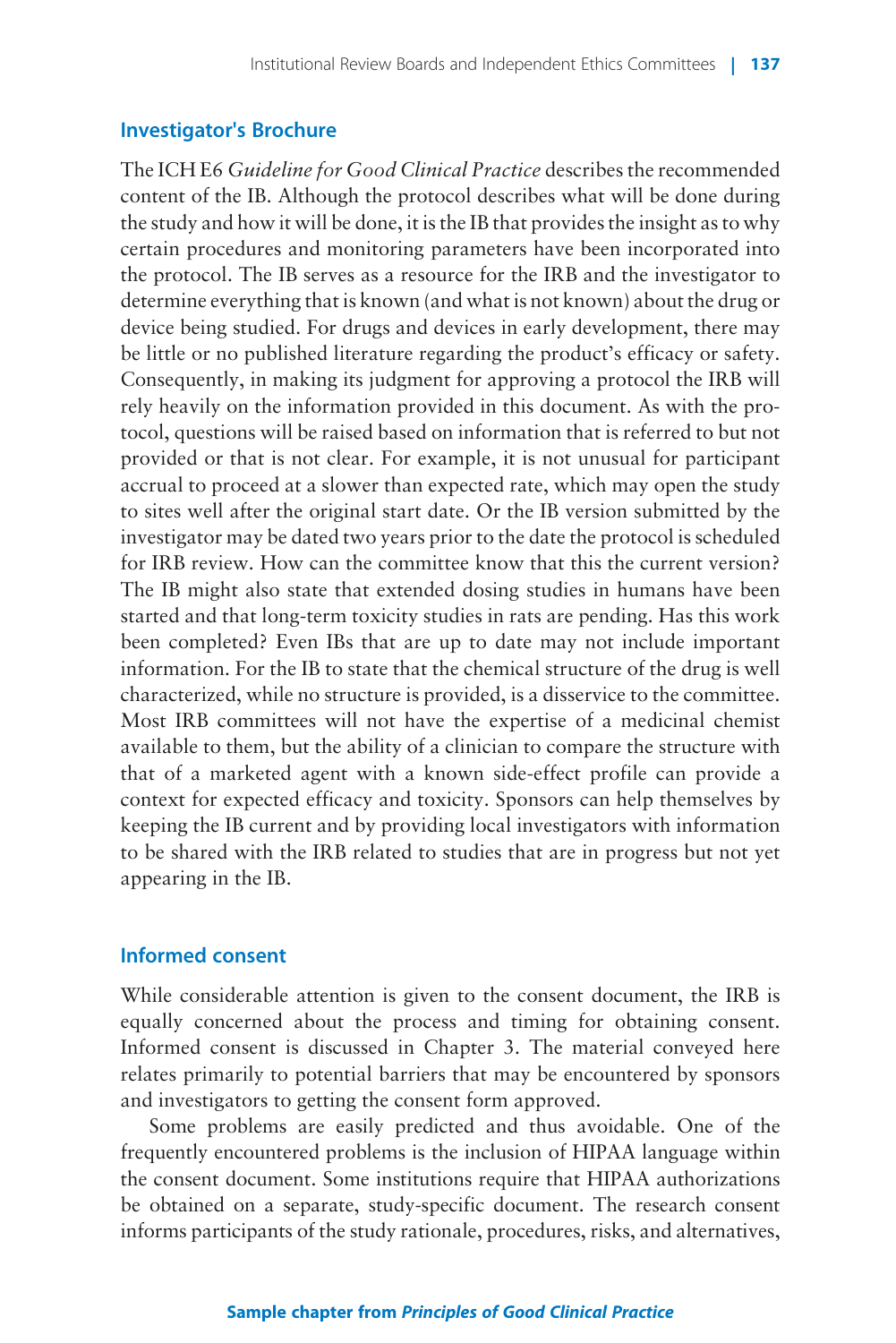and their rights and responsibilities. The HIPAA authorization informs participants that as a consequence of their involvement in the study, private health information will be shared with the sponsor, the IRB, and regulatory authorities. Another theoretical reason for separating the HIPAA authorization from the research consent is to minimize institutional liability if either of these documents is found to be deficient in some manner. The local investigator should be able to provide some guidance to the sponsor as to which approach the institution uses.

Another common problem with consent forms lies within the injury statement. This is no doubt the result of the increase in litigation surrounding clinical research, which exposes sponsors, researchers, institutions, and even members of the IRB.<sup>31</sup> [The IRB should make sure that the injury statement](#page-25-0) [conforms to the language in the contract with the site. The contract will likely](#page-25-0) [contain specific methods for allocating liability to the sponsor or the institu](#page-25-0)[tion at which the research is being conducted. This process, although essential](#page-25-0) [to describe before the trial is initiated, is of little concern to the research](#page-25-0) [participant and should not be included in the consent form. Trials sponsored](#page-25-0) [by the pharmaceutical industry are more likely to offer coverage for medical](#page-25-0) [expenses resulting from a research-related injury than those supported inter](#page-25-0)[nally](#page-26-0) [or](#page-26-0) [through](#page-26-0) [government](#page-26-0) funding.<sup>32</sup> [Injury statements tend to be written](#page-26-0) [at a higher level than other portions of the consent and few meet the Institute](#page-26-0) [of](#page-26-0) [Medicine](#page-26-0) [guidelines](#page-26-0) [for](#page-26-0) [compensation](#page-26-0) for [research-related](#page-26-0) [injuries.](#page-26-0)<sup>32</sup> [Injury statements may contain wording that waives or appears to restrict](#page-26-0) [the rights of the participant to receive treatment for research-related injuries.](#page-26-0) [Language is sometimes included that places a certain level of responsibility on](#page-26-0) [the research participant, such as,](#page-26-0) ['if you followed your doctor's instructions'](#page-26-0) [or 'if you followed all study-related procedures.' In some cases even the PI and](#page-26-0) [the institution are included through further modifications such as 'procedures](#page-26-0) [that were properly performed](#page-26-0) ... [.](#page-26-0)' [Since study participants do not give](#page-26-0) [up their rights to pursue a legal remedy in the event of an injury, it is unclear](#page-26-0) [why these apparent restrictions appear in the consent form, except to inhibit](#page-26-0) [participants from reporting problems. The language is so vague that study](#page-26-0) [participants might feel that they have no recourse for treatment as a result of](#page-26-0) [a missed appointment or failure to complete a study procedure. While all](#page-26-0) [involved in the research enterprise are concerned about potential liability, the](#page-26-0) [risks assumed by research participants are real and are usually accepted with](#page-26-0) [no guarantee of benefit.](#page-26-0)

## Qualifications of the investigator and investigative team

Patients expect that the clinical care they receive will be provided by physicians, nurses, and other health professionals who are qualified to deliver these services. Clinical researchers must meet this standard and fulfill other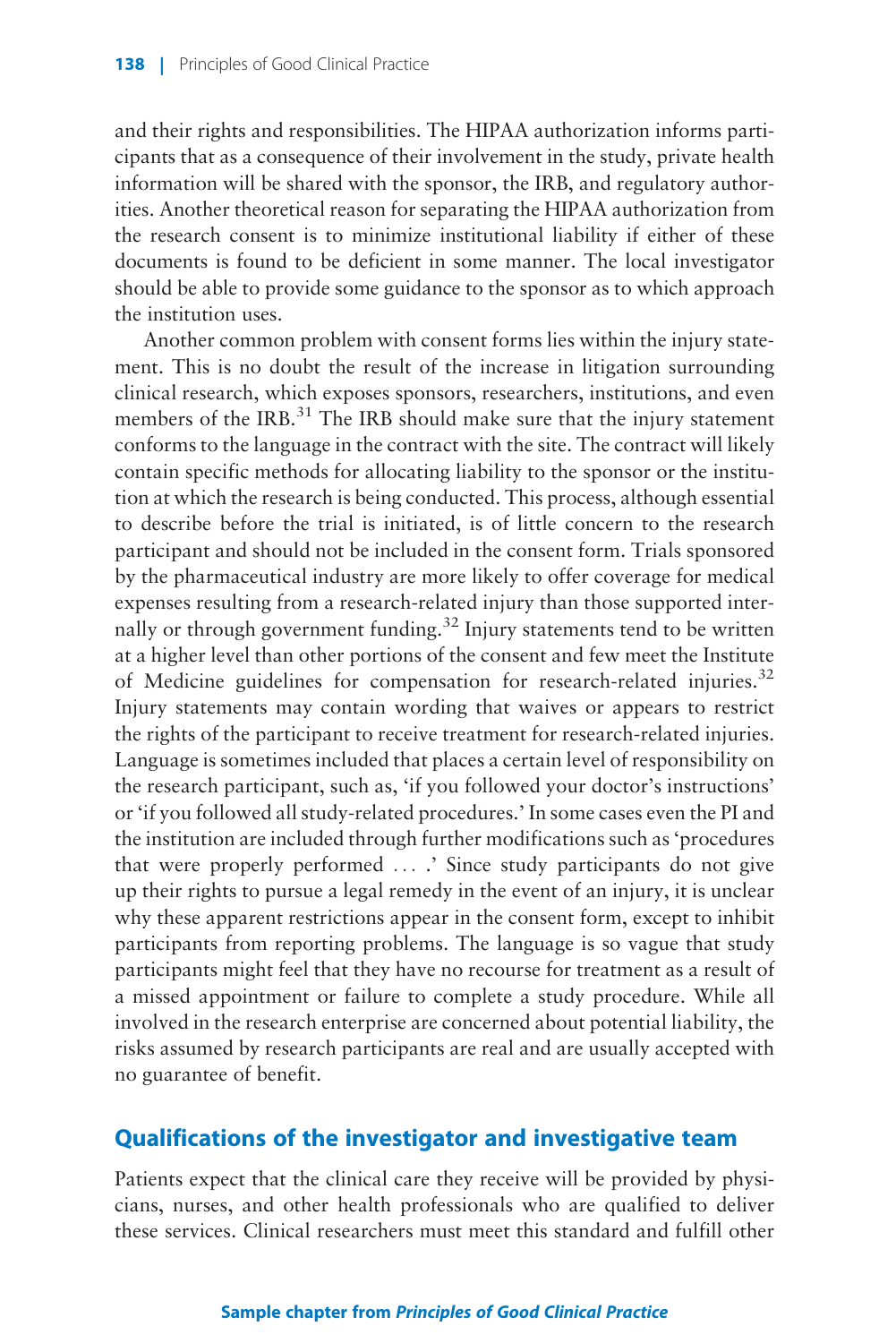obligations to the sponsor, regulatory authorities, and IRBs. The significance of the additional obligations relates to the protection of study participants and the credible use of new drugs or devices in future patients. Stated another way, the research team must be committed to patient care and scientific integrity. Ultimately one individual at the site is responsible for meeting these commitments – the PI.

The process by which the IRB determines that an investigator is qualified to conduct a clinical study relates to their ability to meet criteria established by the IRB, the institution hosting the research, the sponsor, and regulatory authorities. Investigator responsibilities are outlined in the ICH E6 Guideline for Good Clinical Practice and in an FDA Guidance for Industry. The IRB needs evidence that the PI (usually a physician, podiatrist, or dentist) is capable of providing the medical care required by the study and can facilitate access to specialists in the event of a Serious Adverse Event (SAE). Evidence for this typically comes from the investigator's curriculum vitae. If the investigator is expected to perform a procedure as part of the research, the IRB may seek evidence that the investigator is authorized by the institution to carry out the procedure. Most IRBs will require the investigator to submit an FDA 1572 form or clinical trial agreement to demonstrate that the investigator intends to fulfill commitments made to the sponsor, and agrees to permit the sponsor and regulatory authorities access to records assuring adherence to the study protocol and to verify data collected during the study. Investigators will need to establish that they have received training in the conduct of human research and that it is in date. The IRB will usually ask the investigator to identify the total number of trials in which they are participating, the number of participants enrolled, and personnel who will be committed to the trial. Additional discussion of investigator qualifications can be found in Chapter 4.

## Risk–benefit analysis

One of the first decisions made by the IRB chairperson, or designee, is determining the level of risk associated with the proposed research. Occasionally, industry sponsors are interested in de-identified data extracted from medical records, which could qualify for an exemption from IRB review. Examples of these kinds of studies include retrospective evaluations of prescribing patterns for certain conditions, or a meta-analysis of existing data. The FDA regulations are silent with regard to exempt research related to drug or device studies, except for the special case where emergency use of a drug or device is required. In the USA, adherence to HIPAA regulations is required and can influence the manner in which data is collected.

Prospective studies that are found to be of minimal risk may qualify for expedited review and approval. Minimal risk is defined in these terms: 'the probability and magnitude of harm or discomfort anticipated in the research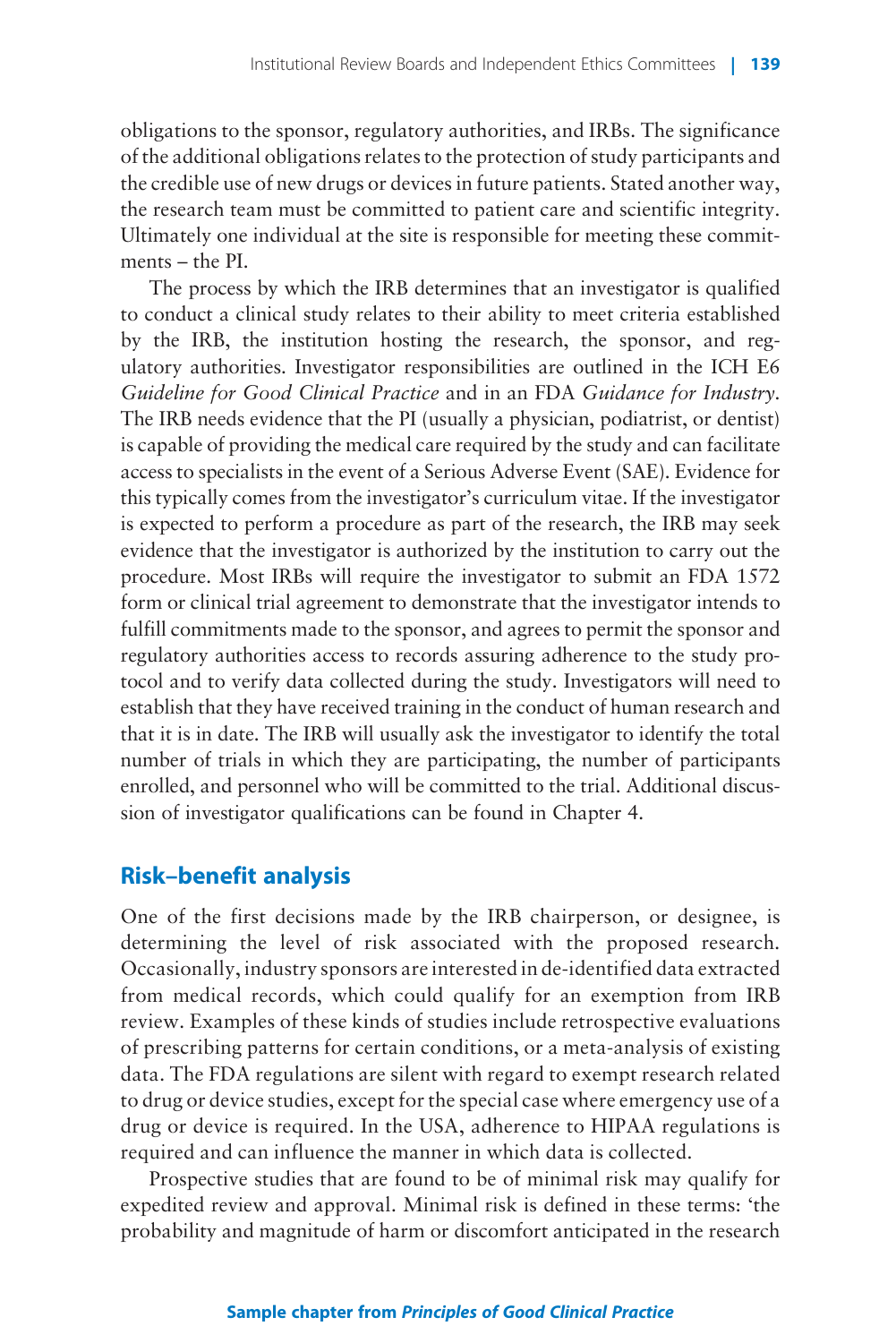are not greater in and of themselves than those encountered in daily life or during the performance of routine physical or psychological examinations or tests.' Differences in interpretation of 'minimal risk' can result in vastly diverse determinations among IRBs. This is particularly true in the applica-tion of the FDA standards for research involving children.<sup>[33](#page-26-0)</sup> [Some kinds of](#page-26-0) [survey research might lead to the identification of issues that clearly are not](#page-26-0) [minimal](#page-26-0) [risk.34](#page-26-0) [The difficulties encountered in applying the minimal risk](#page-26-0) [standard have resulted in some IRBs abandoning this category in favor of a](#page-26-0) [full board review for all prospective studies.](#page-26-0)

Most drug or device research exceeds minimal risk and requires full board review. The criteria for IRB approval of FDA-regulated research are found in Table 8.5. While the criteria are clear and succinct, problems with approval can occur because each ethics committee, consciously or unconsciously, develops a working definition for words such as 'minimized,' 'benefits,' 'risks,' 'equitable,' 'reasonable,' 'appropriate,' and 'adequate.'

Furthermore, even within the committee definitions can and do change from protocol to protocol depending on the drug or device being evaluated, the research team, the research location, the condition under study, and the population being studied. Better consistency within and among IRBs could be achieved if the words mentioned above could be assigned a relative value. Being able to quantify benefits and risks offers the possibility of manipulating these 'values' to establish whether benefits outweigh risks.<sup>[35](#page-26-0)</sup> [The viability of this approach related to the benefit–risk assessment for a](#page-26-0) [population](#page-26-0) [has](#page-26-0) [been](#page-26-0) [described.](#page-26-0)<sup>36</sup> [While useful in the context of societal](#page-26-0) benefit–risk, it is not clear how this [can be consistently applied to measure](#page-26-0) [benefit–risk for individual research subjects. Being unable to quantify ben](#page-26-0)[efits and risks does not necessarily mean that sponsors and investigators are](#page-26-0) [helpless and subject to the whims of the individual IRBs. Methods are](#page-26-0) [available, although they are not always employed, that can help the IRB](#page-26-0) [better understand exactly what benefits might come to participants and that](#page-26-0) [the risks are appropriate and have been minimized to the extent possible.](#page-26-0) [The following paragraphs, based on the FDA criteria for approval of](#page-26-0)

## Table 8.5 Requirements for approval of research

- Risks to subjects are minimized
- Risks to subjects are reasonable in relation to anticipated benefits
- Selection of subjects is equitable
- Informed consent will be sought
- Informed consent will be documented
- Where appropriate, adequate provisions for data monitoring to ensure subject safety
- \* Where appropriate, adequate provisions to protect subject privacy and confidentiality
- Adequate safeguards to protect the rights and welfare of vulnerable subjects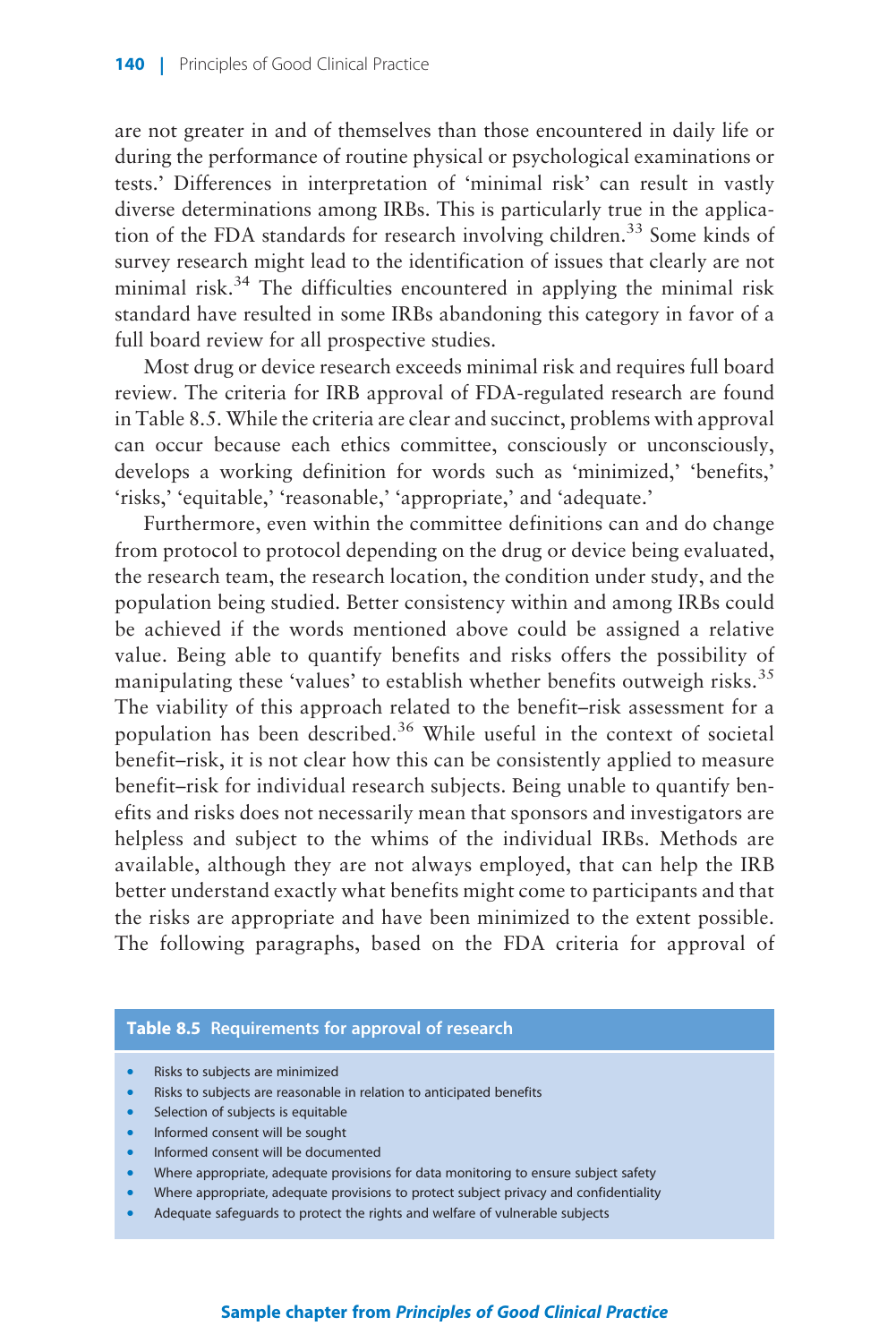[research, describe what sponsors and](#page-26-0) investigators can do to educate IRB [members and facilitate the review process.](#page-26-0)

## Risks to subjects are minimized

The first step the sponsor and investigator can take is to identify all the risks and inconveniences associated with participating in the protocol. Most often the identification of risks is restricted to those related to the drug or device under investigation. While the IRB, the sponsor, and investigator might consider the investigational intervention the most important risk, as discussed above it is only one of the risks and inconveniences associated with the protocol. Once all of the risks are identified, the sponsor and investigator can facilitate the IRB review process by making a candid assessment of risks that the participant would experience as part of routine care, and those that are solely related to the research. Some risks undoubtedly result from research, such as use of placebo, surveys, and additional blood sampling; others might be less clear. If two radiographs are standard of care, are three? Some studies do not permit the use of medications that are considered as standard of care and investigators will implement a washout period in order to qualify patients for the study. Have the risks of withdrawing effective treatments been addressed? Similar considerations need to be given to every aspect of the protocol, including the amount of blood being drawn over the course of a study and the number of office visits.

Once all the risks have been identified, the sponsor and investigator can begin to address how these risks have been minimized. The specifics of how risks have been minimized will vary according to the research, but fall into three broad areas: selection and qualification of study participants, studyrelated methods and procedures, and monitoring and follow-up. Ultimately the sponsor can facilitate the review process by demonstrating how the protocol selects participants appropriately, and avoids enrolling individuals who are at higher risk of experiencing an AE; how study visits and procedures are scheduled to coincide as much as possible with usual clinical care activities; and for those risks that cannot be entirely eliminated, that appropriate monitoring methods have been included to reduce AEs. As local investigators usually will not have the insight to answer questions about how the protocol was developed, the sponsor should provide this information.

## Risks to subjects are reasonable in relation to anticipated benefits

This is the only requirement for approval that mentions potential benefits to research participants. Most drug and device protocols are quite explicit regarding potential risks; however, potential benefits often are not discussed. The ICH E6 Guideline for Good Clinical Practice states that the IB should present information 'that enables a clinician, or potential investigator, to understand it and make his/her own unbiased risk–benefit assessment of the appropriateness of the proposed trial.' Often the background provided in the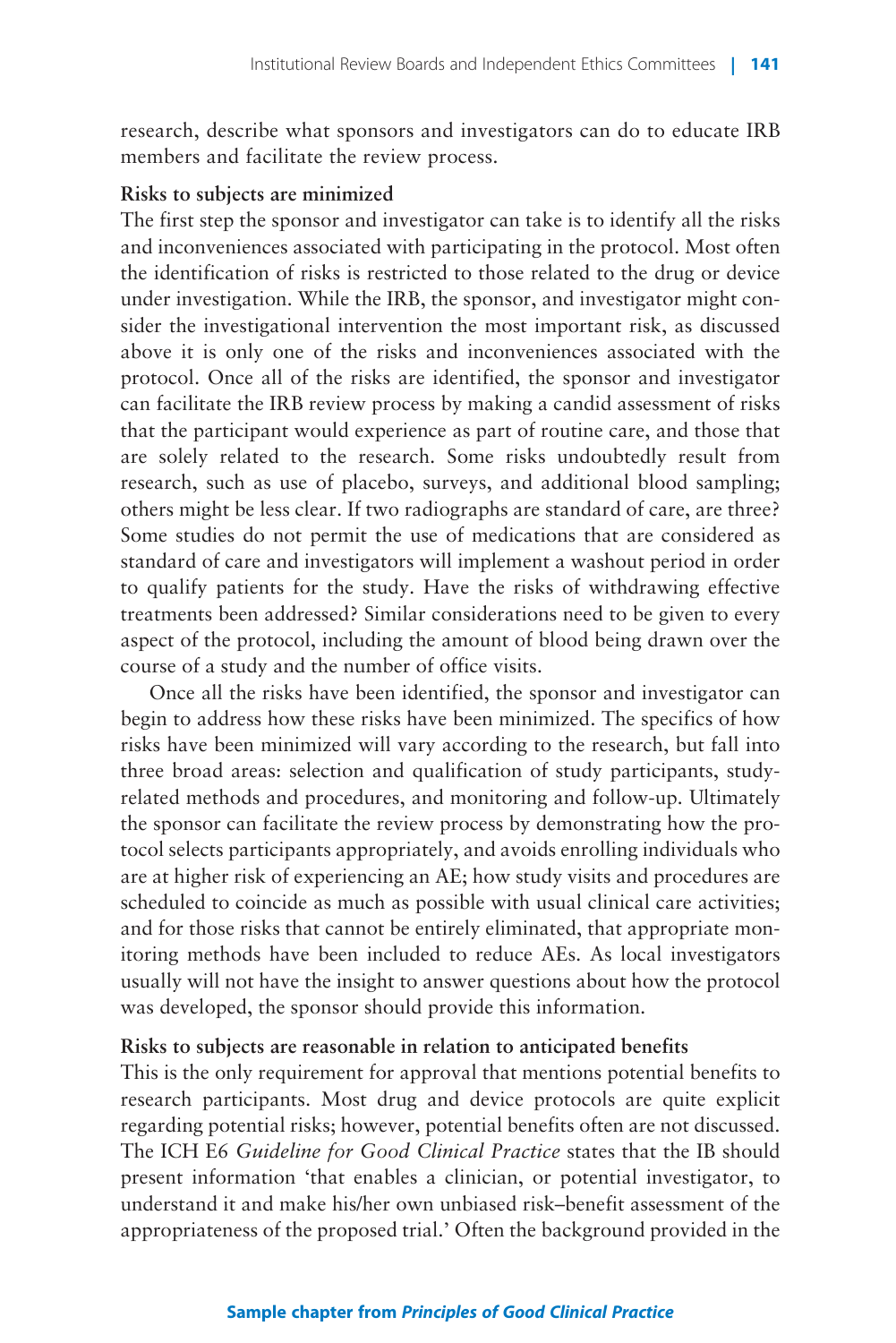study protocol does not convey any of the benefits that might be expected to the individual or society through the development of the drug or device. The sponsor has the best insight as to the potential benefits and should include their thinking on these. Regulations require that the available information allow an 'unbiased risk–benefit assessment.' While omission of any assessment by the sponsor of benefits versus risks will permit an unbiased assessment, it may also result in an assessment that is not fully informed. The IRB makes the final determination on what risks are reasonable in relation to possible benefits, and is free to ignore the assessment of the sponsor.

## Selection of subjects is equitable

The purpose of equitable subject selection is to ensure that the risks of research are spread out over the groups of individuals who are expected to benefit from the findings – the principle of justice described in the Belmont Report. Both the sponsor and local investigator need to be involved in meeting this goal. The local IRB will scrutinize eligibility criteria and recruitment methods as part of fulfilling this requirement, but can only influence recruitment at the institutional level. Sponsors can help by providing information about other sites involved in multicenter trials to show their efforts in distributing risks.

## Informed consent will be sought

Merely providing an informed consent template is insufficient. As recently published articles point out, informed consent is a process; there is an overreliance on the consent form itself; and methods for assessing participants' understanding of the risks, benefits, and their responsibilities are largely inadequate. $37,38$  [Despite all the details given in the sponsor's protocol for](#page-26-0) [study-related procedures, little is routinely provided to the research team](#page-26-0) [concerning the sponsor's expectations for the timing and process of obtaining](#page-26-0) [informed consent. Ultimately, the local IRB is responsible for ensuring that](#page-26-0) [appropriate methods are used to obtain consent. Even so, sponsors can assist](#page-26-0) [in meeting this important obligation to research participants.](#page-26-0)

## Informed consent will be documented

Again, over-reliance on the consent document is frequently observed. Investigators need to document not only that consent was obtained, as evidenced by the signed consent form, but also that the process, timing, and circumstances surrounding consent are documented in the medical record. The record should reflect any questions asked by the participant, how they were answered, and the methods used by the investigator to determine the participants' comprehension of each of the informed consent elements. Sponsors can take an active role in achieving this goal through investigator training and by providing forms or checklists to assist investigators in documenting the consent process.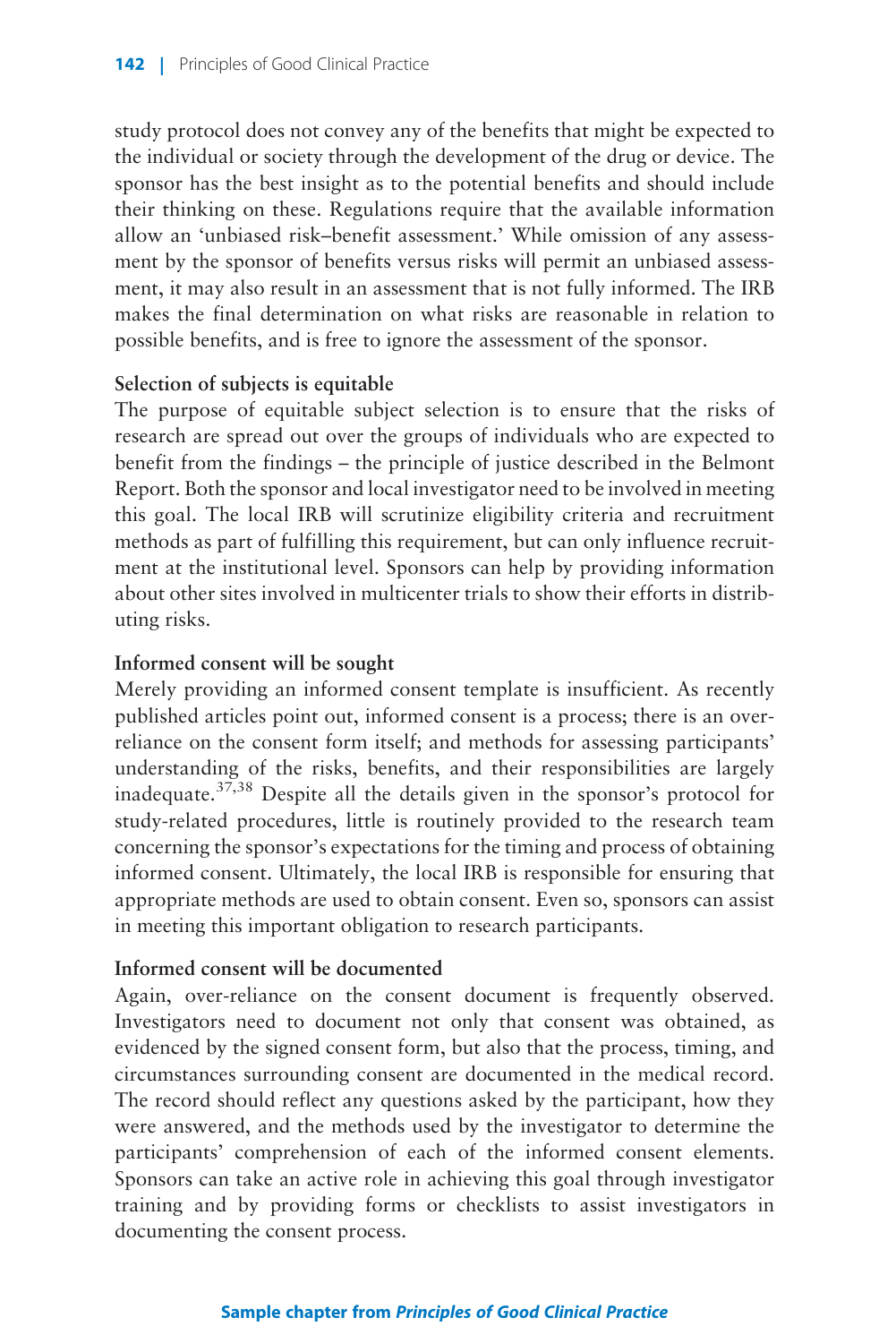## Where appropriate, adequate provisions for data monitoring to ensure subject safety

As with other sections of a sponsored research protocol, great detail is provided related to AEs and how they should be reported to the sponsor. Care is taken to clearly discriminate between what will be considered a side-effect of the drug from those events that will be attributed to the underlying disease. Reporting requirements for the local investigator are outlined, and study monitors make frequent site visits to assure that reports are accurate and submitted in a timely fashion. What is often missing, but is of major importance to the IRB, is a discussion of how these reports will be handled once they are received by the sponsor. This is especially true for multicenter trials, where AEs may find their way to the site investigator and eventually to the IRB weeks or months after they have occurred. IRB members understand that instant access to AEs or unanticipated problems is unrealistic; but they would like some assurances that a process is being followed that will assist them in protecting research participant enrolled at their institution. This process is usually omitted from the clinical trial protocol. Lacking any information, the IRB is likely to assume that there is no plan to look at adverse and unanticipated events in a timely manner. This raises questions that the sponsor must answer, resulting in delays in starting the study. The process for handling these occurrences should be described in some detail. It is useful for the sponsor to include rules that site investigators can employ to determine whether a study participant should be removed from the trial. Similarly, a schedule for assessing all reported events and disseminating this information to investigators and IRBs will allay some concerns.

As discussed by Silverman, not every trial will require a Data Safety Monitoring Board  $(DSMB)$ <sup>[39](#page-26-0)</sup> [At the same time, a protocol mentioning that](#page-26-0) [a DSMB will be constituted is of little value to the IRB. It is more important](#page-26-0) [for the sponsor to provide a timeframe for the constitution of the DSMB and](#page-26-0) [to share the plan developed by the board for interim analyses, stopping rules,](#page-26-0) [and other patient safety issues. Timely submissions of DSMB reports to the](#page-26-0) [IRB provide evidence that the sponsor and DSMB members are taking par](#page-26-0)[ticipant safety seriously. Unfortunately, some reports come to the IRB merely](#page-26-0) [stating that the DSMB has met and decided that the trial should continue. This](#page-26-0) [information is useless to the IRB. DSMBs should provide some assessment of](#page-26-0) [the total number of study participants enrolled, the rate of study enrollment,](#page-26-0) [the frequency of study violations and deviations, and an acknowledgement](#page-26-0) [that AEs were reviewed, in addition to the decision to continue the study.](#page-26-0)

## Where appropriate, adequate provisions to protect subject privacy and confidentiality

One of the underlying premises of medical research is the hope that the results will be generalizable, and offer society improved methods for the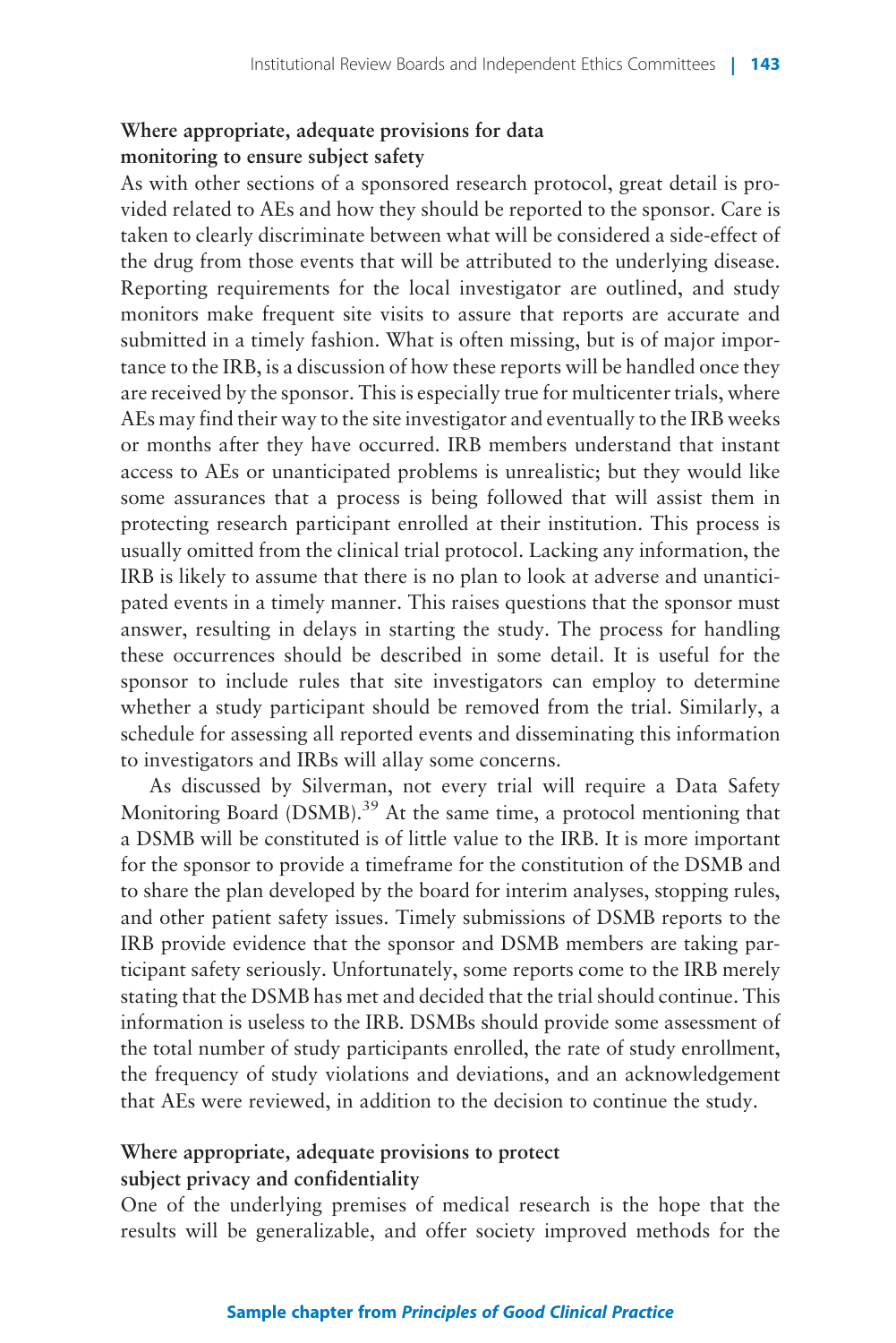identification, understanding, treatment, and prevention of disease. To achieve this goal, health information from hundreds or thousands of individuals is combined, and distilled to provide innovative therapies. Researchers and sponsors have a responsibility to protect the health information of an individual. Inadvertent disclosures of health information potentially can affect the individual's ability to obtain a job or health insurance, or could otherwise stigmatize the individual in the community. In the USA, HIPAA regulations require that individuals be told how their health information will be used, for how long it will be made available, and who will have access to it. Since its implementation, investigators have identified HIPAA disclosure as another barrier to research recruitment for all kinds of research.<sup>[40,41](#page-26-0)</sup> [Furthermore, sponsors and investigators may need to make changes to the](#page-26-0) [research](#page-26-0) [plan](#page-26-0) [in](#page-26-0) [order](#page-26-0) [to](#page-26-0) [remain](#page-26-0) [compliant](#page-26-0) [with](#page-26-0) [the](#page-26-0) [rule.](#page-26-0)<sup>42</sup>

Two other issues that IRBs deal with regularly relate to HIV testing and screening for drugs of abuse. Laws related to HIV testing vary according to jurisdiction. Some states require pre- and post-test counseling and may require the use of a separate consent form. Sponsors have an understandable interest in making sure that participants enrolled in a trial are not using drugs of abuse. Not only might illegal drug use confuse the results of the study, but these participants may, at least in theory, expose the sponsor to additional study costs and liability. Since recreational drug use is illegal in most countries, collecting and documenting this illegal activity may expose the individual to prosecution and legal sanctions. In order to protect study participants, IRBs may require that the sponsor obtain a certificate of confidentiality.

Adequate safeguards to protect the rights and welfare of vulnerable subjects Children, prisoners, pregnant women, the handicapped, and mentally impaired individuals are widely considered as vulnerable to exploitation in research. Special protections are given to these populations through 45 CFR Part 46 Subparts B, C, and D and to children in FDA-regulated research through 21 CFR Part 50 Subpart C. The ICH E6 Guideline for Good Clinical Practice expands the definition of vulnerable groups by including those who have a subordinate role in a hierarchical structure, such as students, employees, or members of the armed forces. Many of the potential problems involving vulnerable subjects can be dealt with through modifications of the eligibility criteria. When this cannot be done, the process of informed consent will fall under closer scrutiny. Consent procedures for vulnerable populations are fully addressed in Chapter 3.

## Continuing review

DHHS, FDA, and ICH guidelines each require that the IRB 'should conduct continuing review of each ongoing trial at intervals appropriate to the degree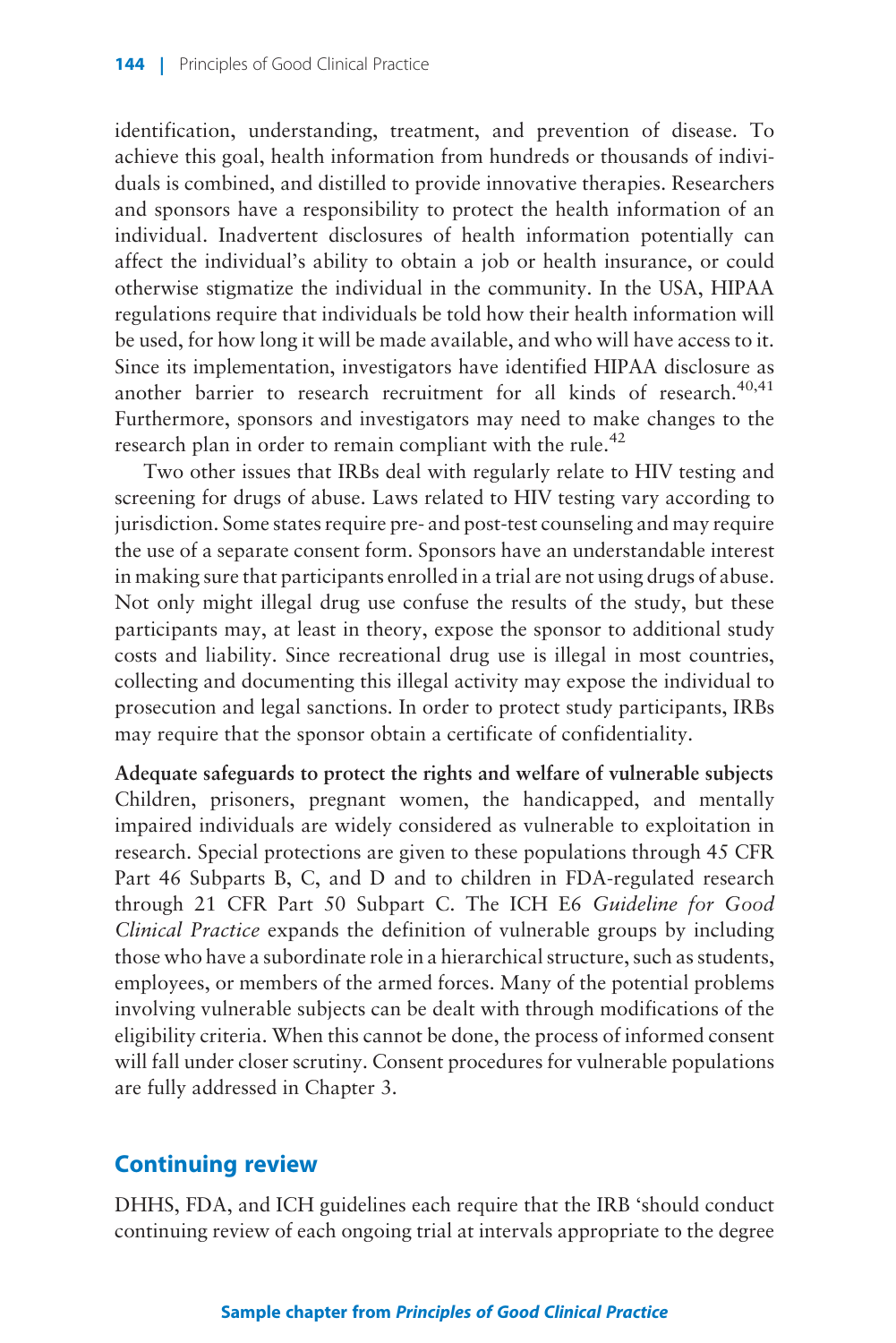<span id="page-24-0"></span>of risk to human subjects, but at least once per year.' At the time of first approval, the IRB should determine how frequently the research should be reviewed for reapproval. The one-year interval is commonly applied to most research; however, early-phase drug or device studies may need to be resubmitted at three- or six-month intervals. Some investigator-initiated research or research using innovative therapies where risks are unknown may need to be reported to the IRB on a case-by-case basis. Continuing reviews address a wide range of issues including the number of participants enrolled and their demographics, AE reporting, the need for changes to the informed consent document, and a literature review to show that the research question being addressed is still important.<sup>[43](#page-26-0)</sup> [IRBs are at some disadvantage when multicen](#page-26-0)[ter trials are subjected to continuing review in that the committee usually does](#page-26-0) [not have access to the totality of information available to the sponsor.](#page-26-0) [Generally, their review will be based on the participants recruited at their](#page-26-0) [site, which may or may not reflect the experience in the entire trial. Some](#page-26-0) [sponsors facilitate the review process by providing local investigators with](#page-26-0) [regular updates regarding enrollment and summaries of AEs. Despite the](#page-26-0) [importance of the continuing review process, IRBs are frequently cited for](#page-26-0) [failing](#page-26-0) [to](#page-26-0) [provide](#page-26-0) [adequate](#page-26-0) [continuing](#page-26-0) [review](#page-26-0) [of](#page-26-0) [research.](#page-26-0)<sup>44</sup>

## Final thoughts

Investigators and sponsors often experience frustration in dealing with local IRBs. Although some IRBs appear to have the mission of blocking clinical research, this is rarely the case. Sponsors, investigators, and IRB members each work to meet regulatory mandates and 'follow the rules.' Unfortunately, the rules are not always very specific and sometimes seem to come from different games. The sponsors' chances for success are improved by selecting investigators who have established relationships with their local IRB and understand the information that is needed to assure a timely and thorough review.

## **References**

- 1. Fitzgerald MH, Phillips PA. Centralized and non-centralized ethics review: a five nation study. Account Res 2006; 13(1): 47–74.
- 2. Wainwright P, Saunders J. What are local issues? The problem of the local review of research. J Med Ethics 2004; 30(3): 313–317.
- 3. Angell E et al. Consistency in decision making by research ethics committees: a controlled comparison. J Med Ethics 2006; 32(11): 662–664.
- 4. Dyrbye LN et al. Medical education research and IRB review: an analysis and comparison of the IRB review process at six institutions. Acad Med 2007; 82(7): 654–660.
- 5. Gunsalus CK et al. The Illinois White Paper: improving the system for protecting human subjects: counteracting IRB 'mission creep'. Qual Inq 2007; 13(5): 617-649.
- 6. Meslin EM, Quaid KA. Ethical issues in the collection, storage, and research use of human biological materials. J Lab Clin Med 2004; 144(5): 229–234.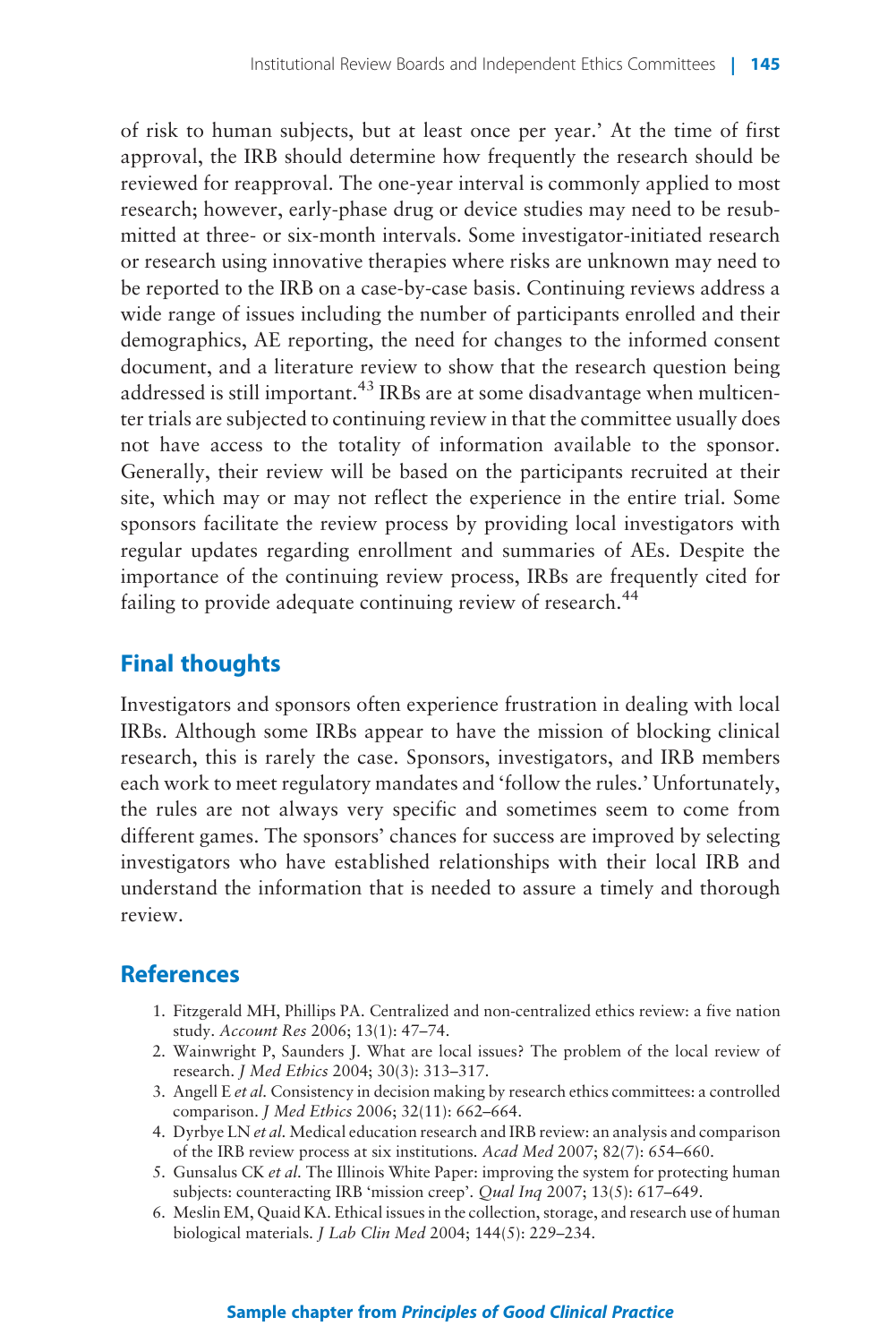- <span id="page-25-0"></span>7. Jonathan K. Missing the forest: further thoughts on the ethics of bystander risk in medical research. Camb Q Healthc Ethics 2007; 16(4): 483–490.
- 8. Resnick DB, Sharp RR. Protecting third parties in human subjects research. [Cover story]. IRB: Ethics & Human Research 2006; 28(4): 1–7.
- 9. Candilis PJ et al. The need to understand IRB deliberations. IRB: Ethics  $\mathcal O$  Human Research 2006; 28(1): 1–5.
- 10. Stair TO et al. Variation in institutional review board responses to a standard protocol for a multicenter clinical trial. Acad Emerg Med 2001; 8(6): 636–641.
- 11. Burman W et al. The effects of local review on informed consent documents from a multicenter clinical trials consortium. Control Clin Trials 2003; 24(3): 245–255.
- 12. Dilts DM, Sandler AB. Invisible barriers to clinical trials: the impact of structural, infrastructural, and procedural barriers to opening oncology clinical trials. *J Clin Oncol* 2006; 24(28): 4545–4552.
- 13. Nowak KS et al. Reforming the oversight of multi-site clinical research: a review of two possible solutions. Accountability in Research: Policies & Quality Assurance 2006; 13(1): 11–24.
- 14. Colt HG, Mulnard RA. Writing an application for a human subjects institutional review board. Chest 2006; 130(5): 1605–1607.
- 15. Kimmelman J. Ethics at Phase 0: clarifying the issues. *J Law Med Ethics* 2007; 35(4): 727–733.
- 16. Cohen A. Should we tolerate tolerability as an objective in early drug development? Br J Clin Pharmacol 2007; 64(3): 249–252.
- 17. Borer JS et al. Cardiovascular safety of drugs not intended for cardiovascular use: need for a new conceptual basis for assessment and approval. Eur Heart J 2007; 28(15): 1904–1909.
- 18. Nose Y. Institutional review board approval for clinical application of new medical devices rather than government agency. Artif Organs 2004; 28(12): 1057–1058.
- 19. Miller FG, Silverman HJ. The ethical relevance of the standard of care in the design of clinical trials. Am J Respir Crit Care Med 2004; 169(5): 562–564.
- 20. Freedman B, Glass KC. Placebo orthodoxy in clinical research II: ethical, legal, and regulatory myths. *J Law Med Ethics* 1996; 24(3): 252.
- 21. Amdur RJ, Biddle CJ. An algorithm for evaluating the ethics of a placebo-controlled trial. Int J Cancer 2001; 96(5): 261–269.
- 22. Miller FG. Ethical issues in surgical research. Thorac Surg Clin 2005; 15(4): 543–554.
- 23. Connolly SJMD et al. Pacemaker therapy for prevention of syncope in patients with recurrent severe vasovagal syncope: Second Vasovagal Pacemaker Study (VPS II): a randomized trial. JAMA 20037; 289(17): 2224–2229.
- 24. Christensen E.Methodology of superiority vs. equivalence trials and non-inferiority trials. J Hepatol 2007; 46(5): 947–954.
- 25. Halpern SD et al. The continuing unethical conduct of underpowered clinical trials. JAMA 2002; 288(3): 358–62.
- 26. Rosoff PM. Can underpowered clinical trials be justified? IRB: Ethics & Human Research 2004; 26(3): 16–19.
- 27. Koch A. Biostatistical methods for demonstrating efficacy in the regulatory setting. Bundesgesundheitsblatt Gesundheitsforschung Gesundheitsschutz 2005; 48(5): 572–579.
- 28. Freidlin B, Simon R. Adaptive signature design: an adaptive clinical trial design for generating and prospectively testing a gene expression signature for sensitive patients. Clin Cancer Res 2005; 11(21): 7872–7878.
- 29. Kelly PJ et al. An adaptive group sequential design for phase II/III clinical trials that select a single treatment from several. *J Biopharm Stat* 2005; 15(4): 641–658.
- 30. Zhang L, Rosenberger WF. Response-adaptive randomization for clinical trials with continuous outcomes. Biometrics 2006; 62(2): 562–569.
- 31. Mello MM et al. The rise of litigation in human subjects research. Ann Intern Med 2003; 139(1): 40–45.